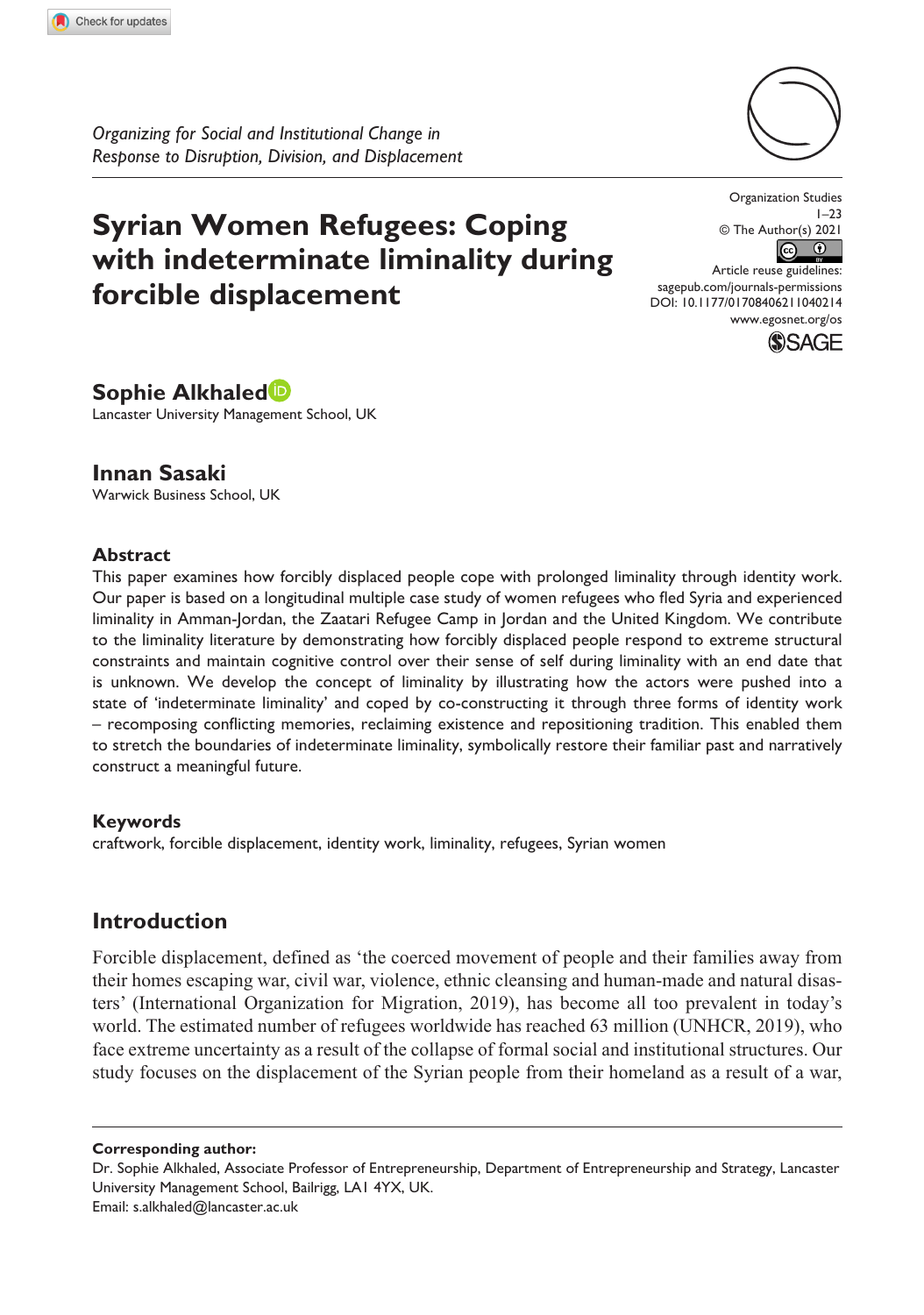which began in 2011 and is continuing until today. This has forced 5.6 million people to flee to neighbouring countries and the internal displacement of 6.6 million (UNHCR, 2019). We argue that this form of displacement forces people into liminality – a state of 'betwixt and between' (Turner, 1969), which leaves them depending on informal and temporary arrangements, such as refugee camps (De La Chaux, Haugh, & Greenwood, 2018; Turner, 2016) and seeking asylum to resettle in foreign countries (Griffiths, 2014).

Liminality is characterised by the process of 'separation' from the initial social structure into the 'transition' phase, followed by the 'reaggregation' into society (Turner, 1969). Previous studies have investigated liminality in different ways. Some research has focused on coping with the structurally ambiguous 'transition' phase, minimising the cognitive and emotional loss through identity work (Conroy & O'Leary-Kelly, 2014), while other research has demonstrated how actors intentionally craft liminality and use it to implement cultural change (Howard-Grenville, Golden-Biddle, Irwin, & Mao, 2011). However, so far, there has been little attention paid to how actors manage ongoing and potentially endless periods of liminality. Compared to transitional liminality, actors in perpetual liminality tend to have less control over the ambiguous social structure, leaving them to engage in identity work that remains unresolved (Beech, Gilmore, Hibbert, & Ybema, 2016; Daskalaki & Simosi, 2017). We argue that this pressure becomes even more exaggerated with forcibly displaced actors, making it harder for them to maintain cognitive control through identity work, as they are pushed into a seemingly never-ending state of liminality, and lack agency beyond normative agentic constraints to end it. Therefore, it is crucial to understand: *How do forcibly displaced people cope with liminality through identity work?*

Our paper is based on a longitudinal multiple case study (Eisenhardt, 1989) examining the Syrian refugee crisis as a critical case (Flyvbjerg, 2006). We studied forcibly displaced women between 2015 and 2019, in Jordan, the Zaatari Refugee Camp in Jordan (approx. 12 km from the Syrian border), and the United Kingdom. While the refugees fled to different geographical locations, the commonality across the contexts was that Syrian refugees fled a relentless war between 2011 and 2013, and sought protection in temporary settlements until the war 'ended'. This has left them stuck in the seemingly never-ending 'transition' phase of liminality, as this process does not have an end date in sight for when they can safely return home, nor for when they would be able to permanently reside in their host countries. As part of living life as liminars, they were faced with the continuous task of managing ongoing and unprecedented uncertainty, making it difficult for them to integrate and settle in their temporary settings. However, while the actors were thrust into liminality, we witnessed them cope with the uncertainty by engaging in identity work and continuously reconstructing who they were.

Over the years, the concept of liminality has become more nuanced, being referred to as either 'transitional liminality', where the transitional state lasts for a specific period of time (Beech, 2011) or 'perpetual liminality', where the state of limbo becomes indefinite (Johnsen & Sørensen, 2015). Through problematising liminality as a structurally imposed condition (Howard-Grenville et al., 2011), our study extends the concept of liminality as we argue that the forcibly displaced are left in a state of 'indeterminate liminality' – understood as a liminal state into which actors are forcibly entered, and their agency is structurally constrained until an unknown end date, leaving them to experience seemingly never-ending uncertainty.

We contribute to the literature on liminality by explaining how forcibly displaced people respond to the structural constraints within indeterminate liminality and maintain cognitive control of their sense of self. We theorise how they can stretch the 'transition' phase of liminality through identity work. More specifically, we theorise three interrelated forms of identity work – recomposing conflicting memories, reclaiming existence and repositioning tradition. We argue that forcibly displaced actors can use even small amounts of agency available within existing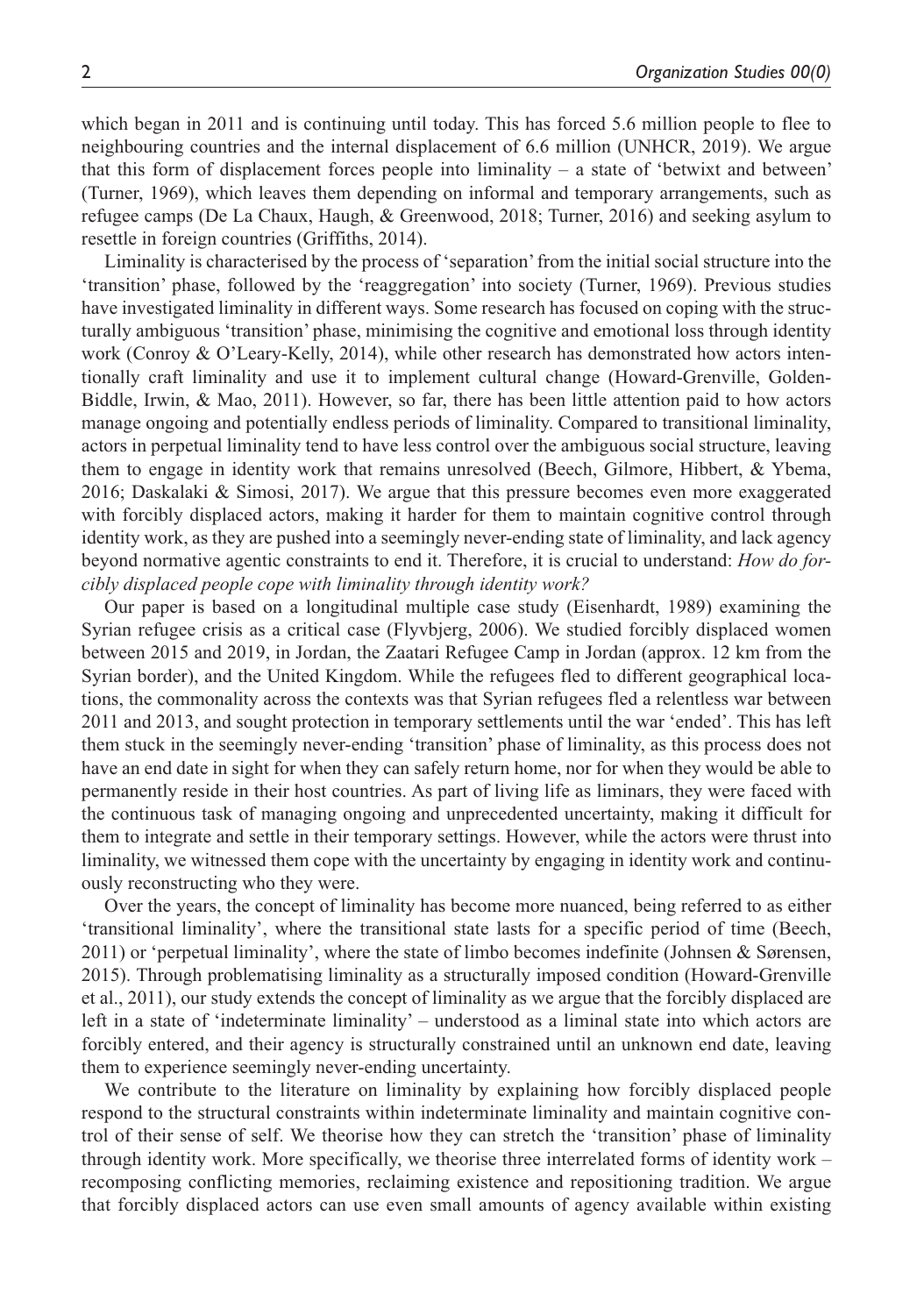structural constraints to gain some cognitive control over their position by co-constructing their indeterminate liminal state rather than submitting to its precarity; a key mechanism that can be achieved by symbolically restoring their familiar past and narratively constructing a meaningful future. Therefore, although they were pushed into liminality, they demonstrated resilience in coconstructing their identity. These findings advance earlier research on liminality (Beech, 2011; Conroy & O'Leary-Kelly, 2014; Turner, 1969) because, unlike previous studies that point to unresolved, ambiguous and fragmented identity work that the actors in perpetual liminality adopt to cope with a high level of structural ambiguity (Beech et al., 2016; Daskalaki & Simosi, 2017), we show how they can purposefully maintain their sense of self and normality while constructing a meaningful future.

Our findings also allow us to see the concept of displacement from a new angle as we show how the displaced actors simultaneously utilised their agony and their agency to construct a meaningful future, exemplifying their cognitive strength and resilience. Moreover, we show how the work to maintain their own culture is not just an 'add on' to the main focus of integration to the host society, but is crucial for them to maintain positive self-identification. Finally, our findings provide new insights into the identity work literature by showing how the forcibly displaced can maintain their sense of self and dignity (Ashforth & Kreiner, 1999; Snow & Anderson, 1987) by making themselves adaptable to the structural constraints during prolonged liminality.

# **Theory Background**

#### *Liminality and identity work*

The notion of liminality was first introduced by van Gennep (1909/1960) to the field of anthropology as the stage of 'transition' following the 'separation' from the initial social context and followed by 'reaggregation' into society with enhanced social status. The concept was further developed in the 1960s and 1970s by Turner, whose work focused on girls' puberty rites called *Isoma* in Central Africa. His observations suggested that in the separation phase, it was crucial for the candidates to leave their social group and engage in 'forgetting' (Turner, 1969, p. 16) of their previous identities. In the transition phase, the candidates were characterised by 'submissiveness and silence' (p. 103) towards the totalitarian authority – the village chief – who hosted the ritual. Finally, in the reaggregation phase, the candidates returned to the normal social structure, revitalised by their experience in the liminality, thus, achieving entry into a higher social status.

We argue that the concept of liminality is useful for understanding the uncertainty experienced by the forcibly displaced who are forced into the liminal space 'at the boundary of two dominant spaces, which is not fully part of either . . . [like] the no man's land' (Dale & Burrell, 2008, p. 239), and therefore, a radical and alternative form of organisational life (Shortt, 2015; Thomassen, 2009) is thrust upon them. In extreme contexts of war and uncertainty, where the 'actors cannot define the possible future states of the world, and therefore cannot forecast the consequences of their present actions' (Ferraro, Etzion, & Gehman, 2015, p. 364), the forcibly displaced tend to depend on temporary arrangements, such as refugee camps (De La Chaux et al., 2018; Turner, 2006), and to seek asylum in foreign territories (Griffiths, 2014; Manchanda, 2004) in order to survive. Indeed, Turner (1982) suggests that liminality is often accompanied by physical or geographical separation from one place to another, crossing a threshold that separates two distinct areas, one associated with preliminal and the other with post-liminal status. Therefore, during the 'transition' phase, actors are in the temporarily undefined area, free from structural obligations, such as the usual economic and legal ties. Liminality thus significantly disrupts one's sense of self and position within a social structure (defined as: 'a more or less distinctive arrangement [. . .] of specialized and mutually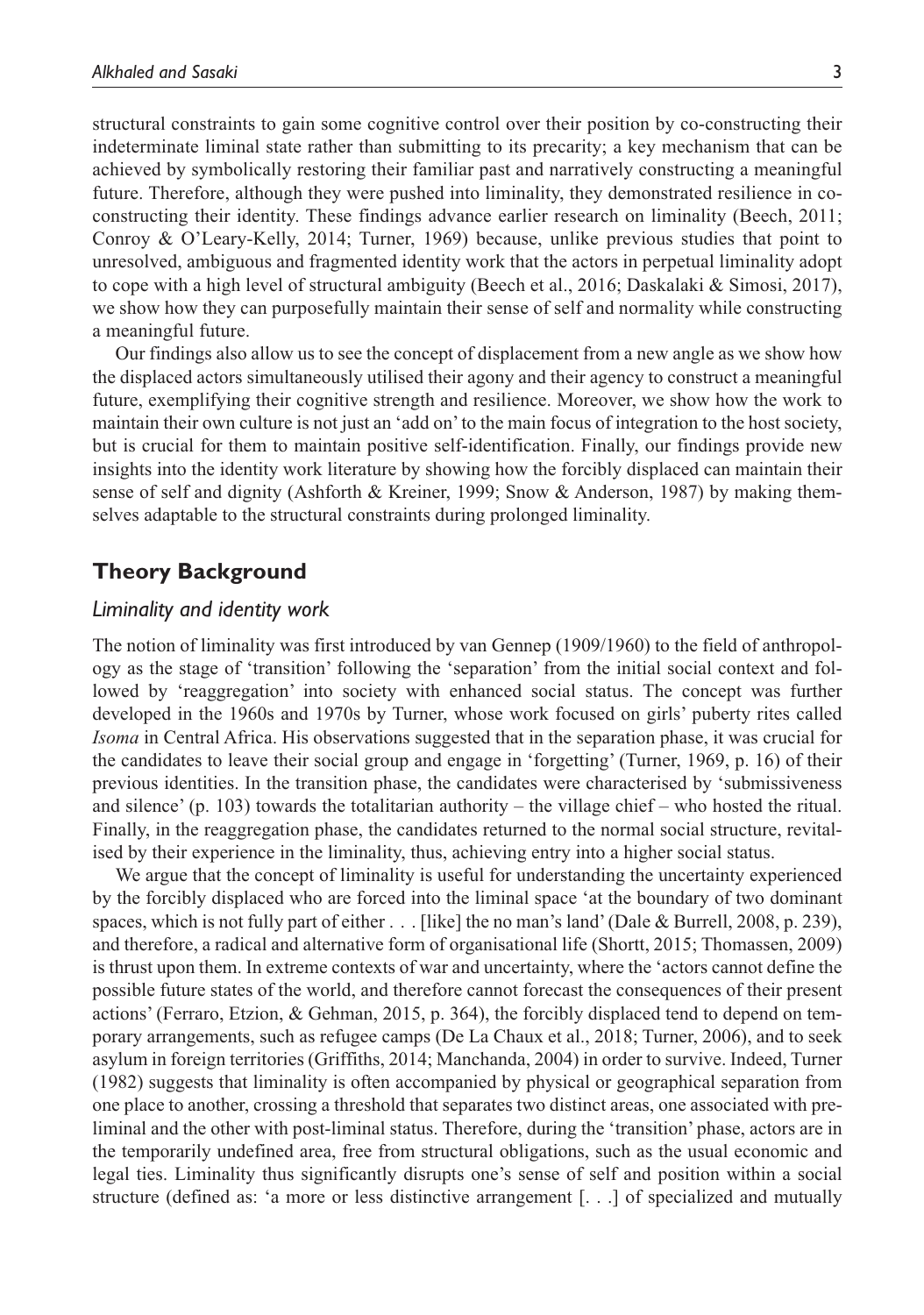dependent *institutions*'; Turner, 1969, p. 125). That is, the liminar is 'socially if not physically invisible' and/or 'structurally "dead"' (Beech, 2011, p. 3).

As liminality represents an ambiguous social structure, it can be both creative and destructive of the structural norm (Turner, 1982). To cope with the challenges posed by this 'structural' aspect of liminality, scholars suggest that the liminars need to engage in identity work, understood as 'the ongoing mental activity that an individual undertakes in constructing an understanding of self' (Alvesson, Ashcraft, & Thomas, 2008, p. 14). Traditionally, the concept of identity work has been well suited to study how individuals at the bottom of the status system create and sustain selfidentity with worth and dignity (e.g. the seminal work of Snow and Anderson (1987) on homeless people). As such, Beech (2011) defines liminality from a cognitive perspective as 'reconstruction of identity (in which the sense of self is significantly disrupted) in such a way that the new identity is meaningful for the individual and their community' (pp. 296–297).

Identity work in organisations has been understood as a mutually co-constructive interaction between individuals and social structures (Ybema et al., 2009). The co-construction is enacted in the interplay between the individual's 'self-identity' (i.e. their own notion of who they are) and their 'social identity' (i.e. the notion of that person in external discourses, institutions and culture; (Watson, 2009). Previous studies suggest that actors are in between two identity constructions during the 'transition' phase, experiencing a partial and incomplete transition from one identity to another, and therefore face multiple and competing identities (Söderlund & Borg, 2018). Actors cope with liminality through identity work of engaging in experimentation, recognition and reflection of a new identity (Beech, 2011), and cognitively and emotionally processing loss orientation and restoration orientation (Conroy & O'Leary-Kelly, 2014, p. 67). Therefore, the conceptualisation of liminality sees the self as situated in a dialogue that incorporates both the inner self and the outer social identity (Watson, 2009). In the following section, we turn to the concept of perpetual liminality to better understand how forcibly displaced people cope with a prolonged 'transition' phase of liminality.

## *Deepening the concept of liminality in the context of forcible displacement*

While 'transitional liminality' (Bamber, Allen-Collinson, & McCormack, 2017, p. 1514) starts with a triggering event and lasts for a specific period (e.g. Ladge, Clair and Greenberg's (2012) conceptualisation of pregnancy as a liminal period with a clear beginning and end), so far, there has been little attention on how actors manage ongoing and potentially endless periods of liminality. We argue that deepening this understanding is crucial to unpack how forcibly displaced actors cope with liminality, as the liminal spaces such as detention centres and refugee camps tend to force refugees to endure coping with liminality for long periods without a precise end date (Wimark, 2019). Perpetual liminality is conceptualised as a state in which the temporal and transitional periods have become institutionalised and where the state of social limbo has become indefinite (Johnsen & Sørensen, 2015) and the three sequenced phases of the rites of passage have become frozen (Szakolczai, 2000).

Past studies suggest that compared to transitional liminality, actors in perpetual liminality tend to have less control over the ambiguous social structure. Examples include professional consultants (Tempest & Starkey, 2004) and temporary workers (Garsten, 1999) who are 'constantly placed in situations in which the regular structures of the organization are suspended' (Czarniawska  $\&$ Mazza, 2003, p. 322). The solution for the actors is to depend on actual artefacts, for example, by setting up a mobile office to seek the comfort of a place of their own (Czarniawska & Mazza, 2003), and constructing an extended organisational identity by using ideologically motivated themes to draw employees into an imagined community of the workplace where a sense of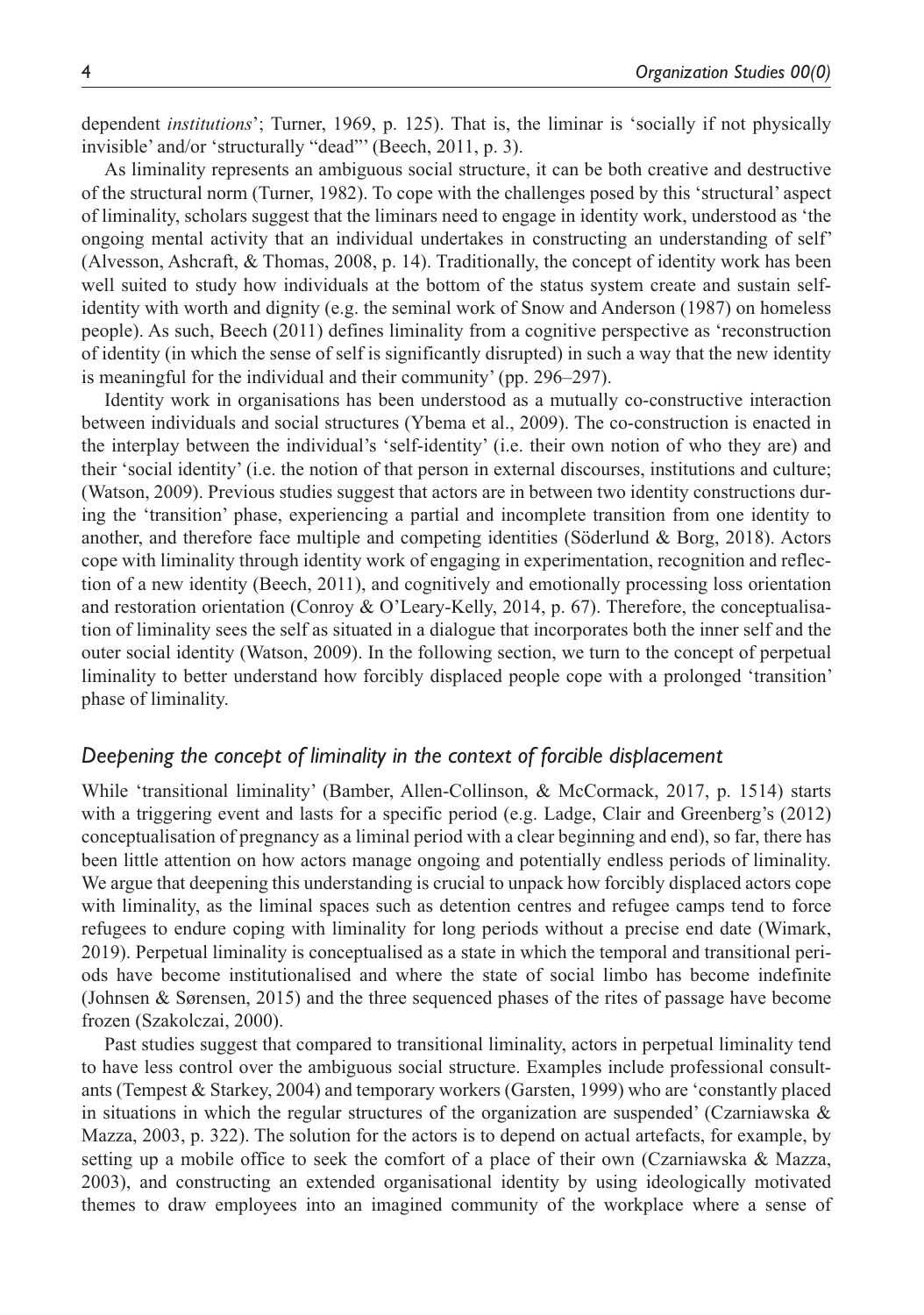belonging is enhanced (Garsten, 1999). Other studies highlight the crucial role of 'bricolage' and 'improvisation' in how managers draw on varieties of boundary interpretive repertoires to simultaneously expand and contract circles of identification, thus, 'continually shifting their identifications' (Ellis & Ybema, 2010, p. 298). Garcia-Lorenzo, Donnelly, Sell-Trujillo and Imas (2018), for example, showed how chronically unemployed people 'improvise in-between' through interpreting, responding and performing anew, for instance, through using corners of garages to make a living. In sum, these studies highlight how actors in perpetual liminality adopt flexible identity positions and engage in unresolved identity work – or identity work that remains ambiguous – in which what comes next is highly unpredictable, making it difficult for actors to project a postliminal self into the future (Beech et al., 2016; Daskalaki & Simosi, 2017).

We argue that forcibly displaced actors can exercise even less control over the ambiguous social structure than the examples presented above. First, typically, they are forced to enter the state of perpetual liminality, and their agency is institutionally constrained beyond normative agentic constraints, laws and rules that a citizen would face (Szkudlarek, Nardon, Osland, Adler, & Lee, 2019), making them unable to terminate the perpetual liminal state at will. The forcibly displaced tend to focus on the problematic present-day situations, as rational and procedural planning and decisionmaking become difficult, and instead, they typically try to cope with difficulties through improvised and reactive solutions (Lamberg & Pajunen, 2010; Manchanda, 2004). For example, Martí and Fernández (2013) explained that during the Holocaust period, the victims' resistance encompassed individual and mundane acts such as 'walking erect and washing one's face' (p. 19). This can, for example, be contrasted with socio-economic migrants or transmigrants who *choose* to relocate not because of a direct threat of persecution or death, but perhaps to improve poor work conditions in their home country, seek education or reunite with family, and therefore, can 'end' the perpetual liminality at will (Czarniawska & Mazza, 2003, p. 286).

Second, the state of uncertainty in forcibly displaced people's current living conditions is more complicated than a typical state of perpetual liminality because refugee camps and international resettlement programmes are generally developed in an impromptu fashion to meet basic human needs for only a short time, and therefore are not intended to continue permanently. Therefore, the forcibly displaced are left with a feeling of indefinite liminality – somewhere between developing self-reliance activities in the camps and waiting to return home (Hampshire et al., 2008), rather than 'accepting' their perpetual liminal state (Ellis & Ybema, 2010). For these reasons, we argue that there is a need to deepen understanding of how forcibly displaced actors, who are pushed into liminality, cope through identity work.

# **Methodology**

## *Research design*

The Syrian refugee crisis represents a critical case for forcible displacement that provides 'strategic importance in relation to the general problem' (Flyvbjerg, 2006, p. 14). Engaging in empirical research in conflict and post-conflict settings with refugees offers distinct challenges (Ellis, Kia-Keating, Yusuf, Lincoln, & Nur, 2007; Ford, Mills, Zacharia, & Upshur, 2009); thus, there is no single 'best practice' for refugee research (Jacobsen & Landau, 2003). This type of scholarship typically involves getting a picture of the multiple geographical locations within which refugees have resettled in order to understand the differences in their entanglement, alienation and (non) integration into a host state and its relationship to proximity from their homes (Klimt  $\&$ Lubkemann, 2002). Therefore, the research design in conflict settings is also argued to be best set according to the country in which the research is being undertaken (Szkudlarek et al., 2019) rather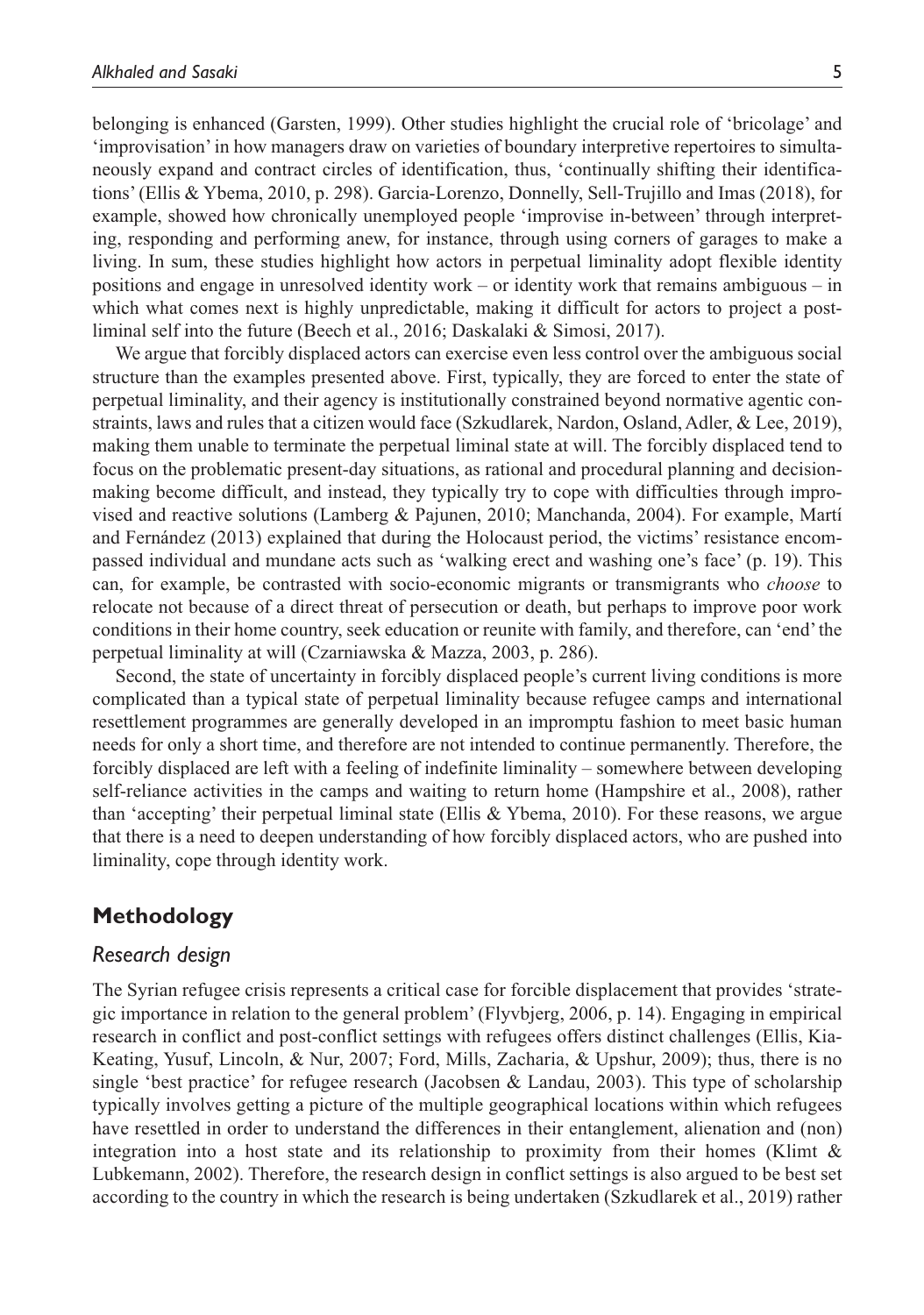than according to a standard research design, which treats all forcibly displacement fields of study as homogenous and gender-blind (Alkhaled, 2019).

Most studies of Arab diaspora have focused on Palestinians who have been forcibly displaced since 1948 and expressed 'a desire for return and restoration of the homeland, and maintaining ties to the homeland' (Peteet, 2007, p. 630). Therefore, we drew upon studies on Palestinian displacement to shape our understanding of the Syrians refugees' international (re)settlement in neighbouring Arab countries and around the world. For example, Rothenberg's (1999) ethnographic research on Palestinian women who settled in two different countries – Jordan and Canada – provided nuances in refugees' struggles across different contexts. In the Canadian context, it was found that community ties ease and relations to place shift to a more imaginary level, while the proximity of Jordan to Palestine facilitated periodic visits, allowing for a closer social relation and stronger sentiments of belonging.

#### *The research contexts and data collection*

Inspired by the previous ethnographic search on the Arab diaspora led us to focus our efforts on a multiple case study approach of how women refugees, who fled from Syria, coped with displacement in their new host communities across three geographical contexts. The lead author, who is bilingual (Arabic-English) and of Syrian heritage, interviewed women engaging in craftwork in the three contexts between 2015 and 2019. Women refugees are the sole providers for one in four families in Jordan and the refugee camps, and yet they continue to be severely understudied (UNHCR, 2014). She was drawn to craft making because insights from early interviews in the fields indicated that the women engaged in craftwork for reasons much deeper than economic purposes, as traditional craftwork was often the only remaining link between the displaced women's past or lost tradition and the present displaced self with an uncertain future (Al-Dajani & Marlow, 2013).

Our first research context was Jordan, which hosts approximately 671,919 registered Syrian refugees (UNHCR, 2019). The huge influx of refugees along with the continued war in Syria meant the refugees' temporary sanctuary in Jordan was prolonged indefinitely, which caused great strain on national resources. Therefore, Jordan opted to close its borders to all incoming Syrians in May 2014 (Human Rights Watch, 2015) and imposed tight restrictions on obtaining work permits on refugees residing there. As the war in Syria continued, UNHCR and unstructured refugee camps were erected on the Jordanian-Syrian border, as 'short term solutions' and to provide 'temporary relief' for civilians during the war (UNHCR, 2019). These are not intended to continue permanently and indefinitely, although over the years they have gradually evolved into a settlement for over 160,000 refugees. Thus, our second context is the Zaatari camp, which is the world's largest camp for Syrian refugees and is the fourth biggest city in Jordan. Third, as the displacement of refugees transcended Syria's neighbouring countries, we focused on the UK context, which agreed to resettle refugees by 2020 as part of the UNHCR's international resettlement programme. Those given humanitarian protection are granted refugee status and can stay for five years, after which they can apply to settle in the UK (known as indefinite leave to remain). This, however, does not guarantee securing permanent residency (gov.uk, 2018). Therefore, the refugees are left in limbo for many years as they await the application process and verdict on whether they can remain.

Data collection in Jordan involved observing refugees engaged in making and selling craftwork in local markets and mosques, followed by interviews. The lead author was not permitted to enter the Zaatari camp to collect data, which meant she utilised other data collection principles such as a collaborative partnership (with the UNHCR) and community engagement (with local women's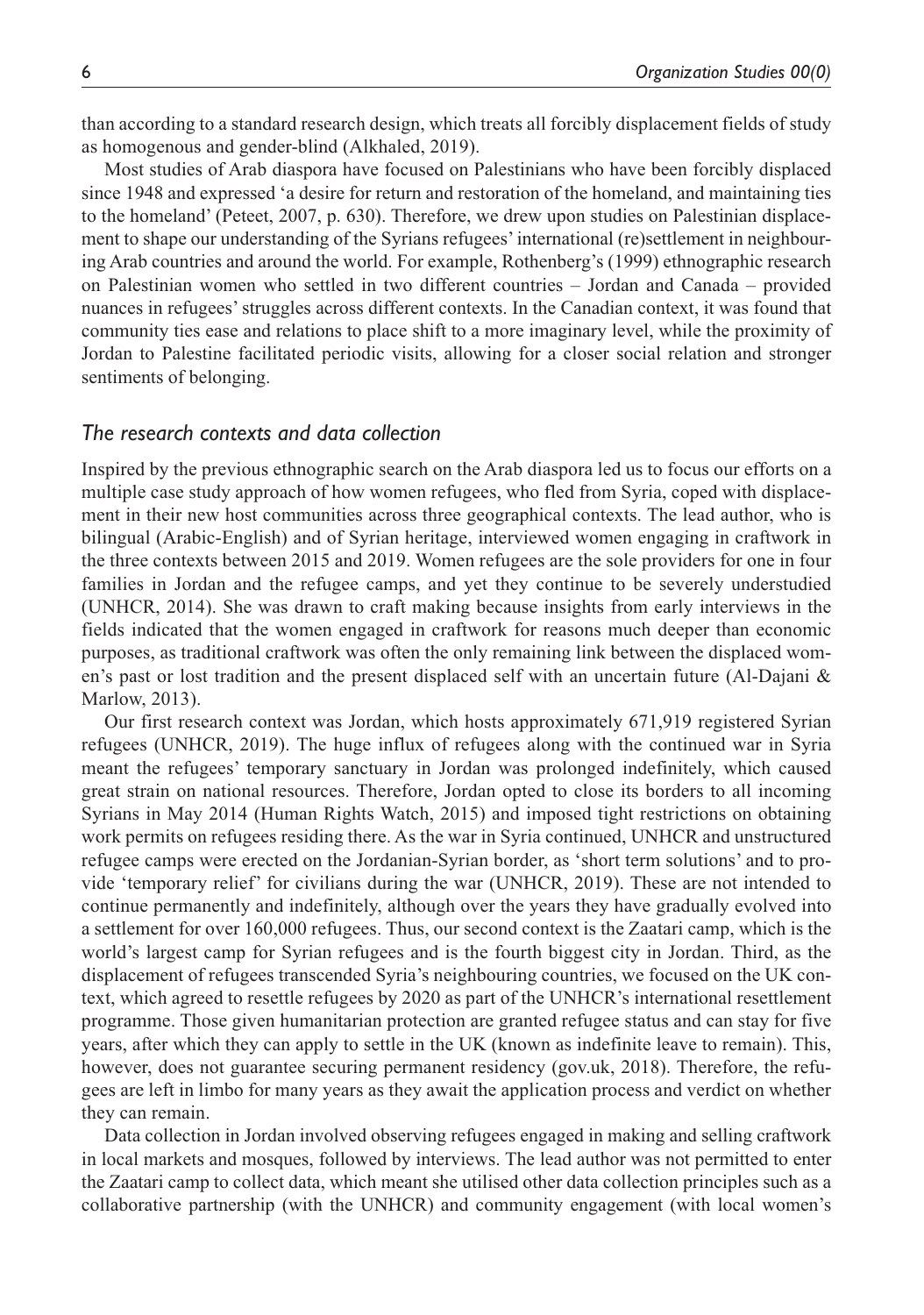NGOs) (Ford et al., 2009). The lead author shared the interview guide with a UNHCR field worker, who conducted the interviews and shared the data with the lead author, which were coded and analysed with the second author. Data collection in the UK began with the arrival of the first refugees to North East Scotland in February 2016 and North West England in July 2017. Similar to the Jordanian context, the lead author observed and interviewed refugees who were engaged in craftwork at workshops held by local councils, community groups and churches, and at fundraising events.

Overall, the researcher collected 30 craft objects with 50 face-to-face and follow-up interviews from Amman, Jordan (2015–2019); 20 craft objects and 40 interviews from the UK (2016–2019); and 15 craft objects and 15 interviews (conducted by the UNHCR agent, 2017–2018) from the Zaatari camp. In addition, she interviewed 10 policy makers, NGOs and local charity organisations in Jordan and the UK, and observed or collected from numerous social media archives to gain a deep understanding of how the refugees utilised craft for their continuous identity work during their liminal state (e.g. Zaatari Camp Twitter account, 2018).

The lead author was aware of the fragile state of the refugees. All consent forms were translated into Arabic, and were read out to those who were illiterate. Her heritage and language skills were an asset in seeking to listen to women and understand their journeys. The women expressed trust in her, as they believed she was an 'insider' who was 'one of us' rather than 'one of them' (Alkhaled, 2016, p. 111), and who was going to publish their 'true' story to the outside and Western world, unlike some local authorities or hostile journalists whom they had encountered in their host communities. Some of the women were interviewed in their husband's presence. Unlike the women, who expressed comfort from being interviewed by a 'fellow Syrian woman', some male informants were occasionally uncomfortable and expressed feelings of 'guilt' and 'shame' in hearing their wives talk about their inability to work and provide for their families in the presence of a 'fellow Syrian woman' (Alkhaled, 2019). Gentle and sensitive discussions were had about the legal and health boundaries that limited the husbands from continuing their 'provider' role. The lead author reflected on these experiences with the second author and other academic colleagues who had conducted observations and interviews in contexts of war to decide how to deal with such distressing incidents when it came to writing with reflexivity, sensitivity and transparency (De Rond, 2017).

## *Data analysis*

The lead author translated and transcribed the interviews into English to jointly analyse the data. As a first step, we open-coded transcripts, field notes and archive materials to understand what craftworks the Syrian women created and the intended or unintended motivations and outcomes. This confirmed earlier observations that craftwork was not only conducted for material purposes, but to maintain the Syrian tradition the women wished to preserve and transmit to their children, grandchildren and their host communities.

We then began to explore and contrast the three contexts within which the refugees were forcefully (re)settled. We believed that the within and cross-case analyses of different geographical distances from 'home' could be insightful (Peteet, 2007; Rothenberg, 1999). However, as the data was narrowed down to a choice of empirical examples that 'strongly informed the development and conceptualisation of liminality' (Beech, 2011, p. 7) we noticed that, unlike previous crosscountry studies, the actors were all experiencing the same seemingly never-ending 'transition' phase of liminality, regardless of the physical differences of each context. Thus, while stuck in limbo, they were reflexively relating their past with their future, and co-constructing their liminal identity through craftwork.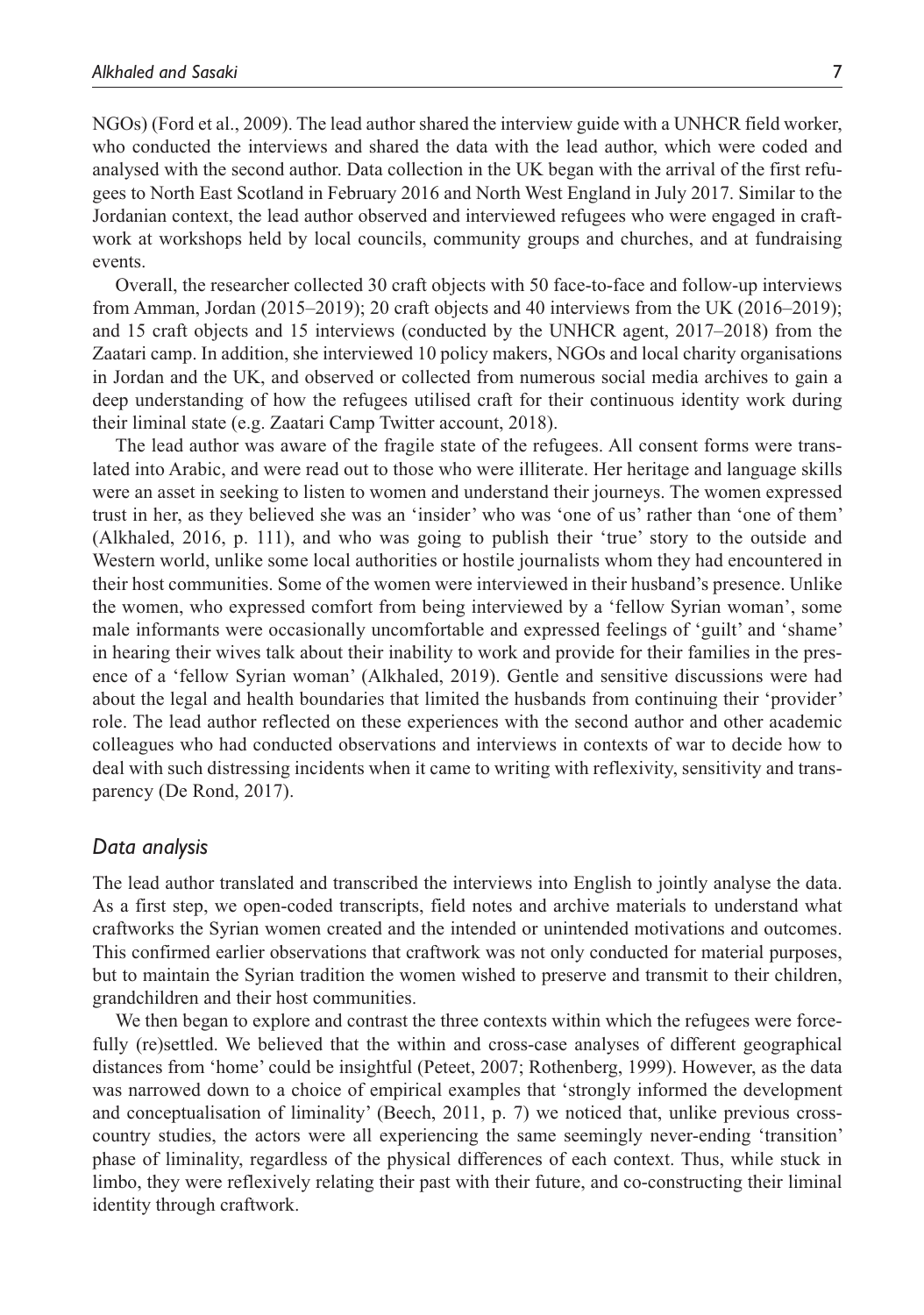

Figure 1. Data Structure of the Identity Work during Indeterminate Liminality.

This was when our analytical attention shifted from the initial focus on the craftwork itself to how they engaged in identity work through craft making. Following common prescriptions for grounded-theory building (Charmaz, 2014; Corbin & Strauss, 1990), we used sentences or paragraphs as coding units, and labelled them with simple descriptive phrases. We then grouped multiple textual expressions into first-order codes.

Having understood the similarities among the three contexts at a descriptive level (first-order interpretation), we grouped the first-order codes into more abstract, second-order analytical codes, and aggregated dimensions, which have more direct theoretical relevance (e.g. the second-order themes of 'making sense of tragic memories' and 'remembering good memories' were grouped into the aggregate dimension, 'recomposing conflicting memories'). The final data structure (Gioia, Corley, & Hamilton, 2013) is illustrated in Figure 1, which summarises the three forms of identity work. Moreover, we coded the outcomes of the identity work, and how they influenced the way the forcibly displaced cognitively managed the liminality.

Comparing the emergent insights with the liminality literature helped us articulate the uniqueness of the liminal condition that the forcibly displaced were thrust into and the types of identity work that we discovered. A conceptual framework eventually emerged from multiple rounds of iteration to theory building based on constant comparison (Corbin & Strauss, 1990).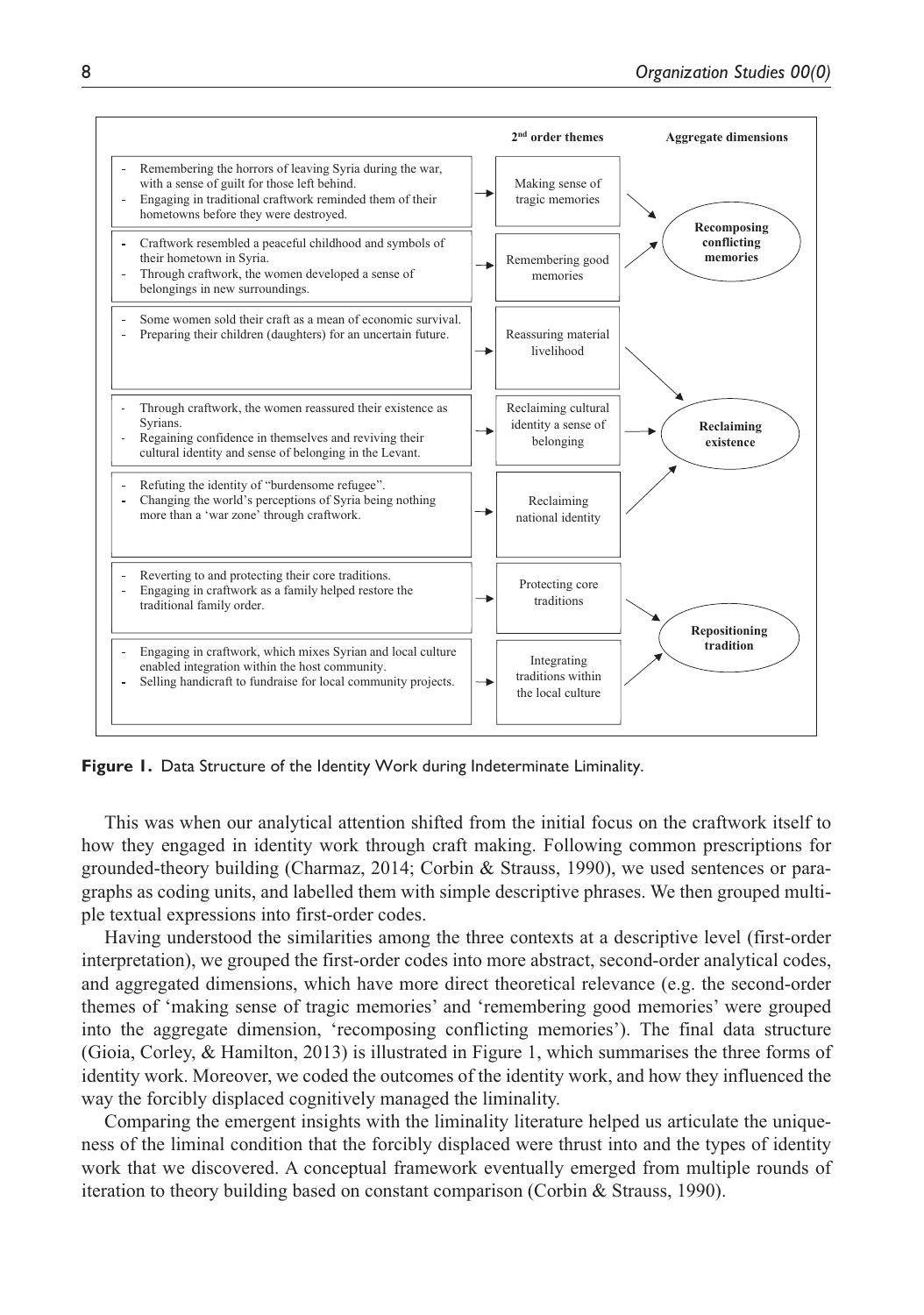# **Findings**

Our findings are outlined in four sections, organised around the core elements of our emerging framework. First, we outline the structural aspects of indeterminate liminality. Second, we analyse the identity work that the refugee women engaged in to cope with indeterminate liminality. Third, we explain how this identity work leads them to relate to their familiar past and narrate a meaningful future, arguing that this helps them stretch the boundaries of indeterminate liminality, and therefore, cognitively cope with their uncertain conditions. Finally, we describe the nuanced variations of identity work across the contexts.

## *Structural aspect of indeterminate liminality*

Our study demonstrates that while the refugee women faced varying levels of hostility in Jordan, the Zaatari camp and the UK (e.g. access to work, education, mobility and medical care), they all described being 'stuck' in a liminal state with similar structural characteristics and constraints. That is, they were experiencing the same variant form of liminality that had no known end date as 'transitional liminality' does, nor was it 'perpetual liminality', which was voluntarily entered while accepting the nature of its permanent uncertainty. Instead, the liminal state they were thrust into was 'indeterminate', characterised by three elements: a forced entry into liminality, an extended transition phase, and a lack of agency to terminate it at will. The women were all forced into the 'separation' phase when they fled Syria and entered into the 'transition' phase of liminality in their host community, imagining they would return 'home' shortly to 'reaggregate'. As the transitional period was constantly extended beyond their control, it appeared that there was no end date in sight for when they could indeed return home. In the meantime, the liminal conditions in their settled place did not allow for full immersion into the community. The refugee women lacked the agency to terminate this prolonged and agonising transitional state, making it even harder to bear. The women in Jordan explained how the lack of work permits led their husbands to seek illegal employment, where they were exploited, underpaid and, at times, not paid by local business owners. This was extremely demoralising for them. Fadila stated:

He felt emasculated. He has been working since he was 13 . . . I decided I had to work and get an income for rent, food and medical care for my family. I had never worked before, so I turned to what I knew, and that was sewing and handicraft . . . Otherwise we have to go to the camps and who knows how long we will be there for? And once you leave Jordan you cannot re-enter.

Fadila's narrative captures the essence of the Syrians' structural and cognitive struggles within the indeterminate liminal space, as they settled in Jordan under refugee status. The structural conditions of this liminal state legally constrained their ability to obtain a livelihood, yet they could not return to Syria and preferred to remain in Jordan rather than be forced into the camps indefinitely, a more dangerous space with less physical freedom and mobility. This then impacted their sense of self and dignity and, in particular, their traditional gender roles as 'bread winner' and 'housewife', which they had previously identified with before becoming 'refugees' dependent on dwindling UNHCR and charitable donations.

Samia was forced to flee Syria with her children and arrived in Zaatari in 2015 after her husband was killed. She explained:

I arrived with my children and the clothes on my back . . . We were in a prison, cannot go into Jordan and cannot go back home to Syria. We were in no man's land. It felt like life was over. Then I heard about the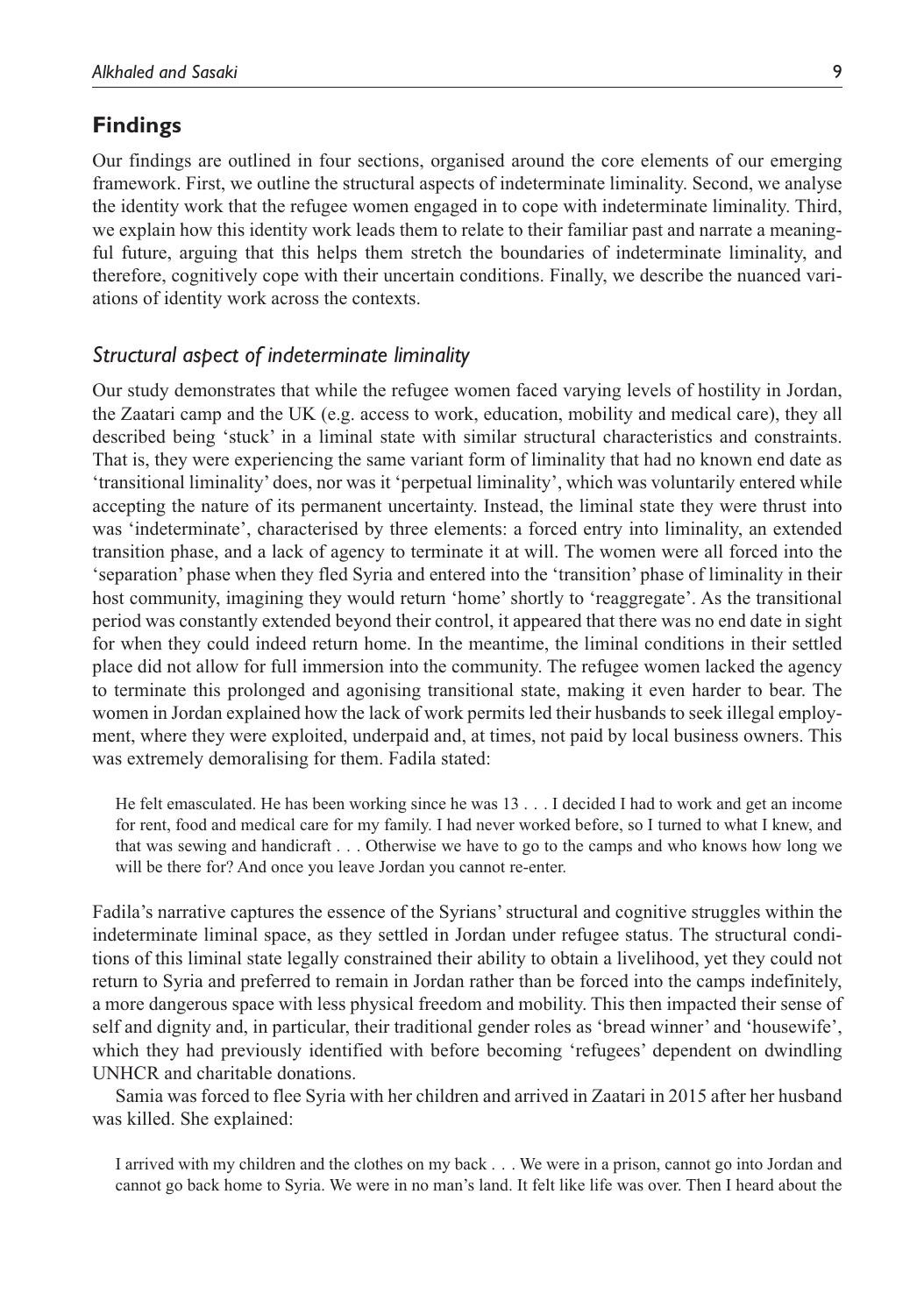UN Women Cash for Work Programme. I joined their women's Oases and learnt how to sew baby kits. It gave me a living, and a community. It gave me a new sense of purpose again . . . I was no longer alone.

The structural liminal conditions of the camp are physically evident in her describing the space as 'a prison' and 'no man's land'. Her cognitive struggles within these constraints led her to identify herself as 'dead woman', even though she entered the camp fighting for her life. She knew she could not tolerate living in the camp's conditions indefinitely, but she also had no guarantees of when and if she would return home or get into Jordan. However, this indeterminate liminal state became more 'tolerable' as it changed her perception of who she was within this space from being a 'dead woman' or a 'prisoner' to becoming a 'worker' who is part of a community with other Syrian women just like her.

The Syrian women in the UK were surrounded by a new environment, culture and language. Of the sample interviewed, none of the women or their families had been to Europe before the war. The anxieties of arriving and integrating into a small village in North East Scotland were apparent across the women, and yet they could not fully commit to this new life, as they ultimately had no power in deciding whether they could leave or remain. Rahaf explained:

I have to stop seeing this as temporary . . . But will it ever become home? I am living here taking it [the culture] all in, learning the language, but it will be for nothing if our residency application fails and we have to leave after living here for five years . . . we have no home or job to go back to in Syria . . . we may end up homeless again. It is all out of our hands. It is up to the UK government and God what our fate will be.

The structural liminal conditions faced by the women in the UK were not as harsh as those living in Jordan and the camp. However, like the women in Jordan and the Zaatari camp, the anxieties of living in this particular liminal state were the same, as the 'indefinite leave to remain' status had not been granted yet to any of the refugees, and this had a knock-on effect mentally. Furthermore, they were warned there was no guarantee the status would be granted, nor were they informed what would happen thereafter should they be rejected, leaving them in an indeterminate liminal state. It also left them perplexed as to how to integrate their Syrian identity within the new community and local culture and language when they may be deported in fiveyears.

This section outlined the concept and characteristics of indeterminate liminality by highlighting the structural constraints faced by the forcibly displaced women, their lack of agency to end their liminal state and the subsequent impact this had on their sense of identity. Thus, the next section focuses on the cognitive aspects of how the refugee women coped with the structural and identity challenges of indeterminate liminality through craft and identity work.

## *Engaging in identity work during indeterminate liminality*

Our findings mainly illustrate three similar interrelated forms of identity work across the cases: recomposing conflicting memories, reclaiming existence and repositioning tradition. We will illustrate them in turn.

*Recomposing conflicting memories.* As the women grappled with gaining an income and developing a sense of belonging in new surroundings, it became evident that deeper identity work was also taking place on a cognitive level, as the women were remembering both the peaceful past in Syria and the present pain of the war. The women engaged in craftwork, which connected them to Syria, as it resembled their childhood memories and reminded them of their hometowns. Najla, a resident in the Zaatari camp, explained: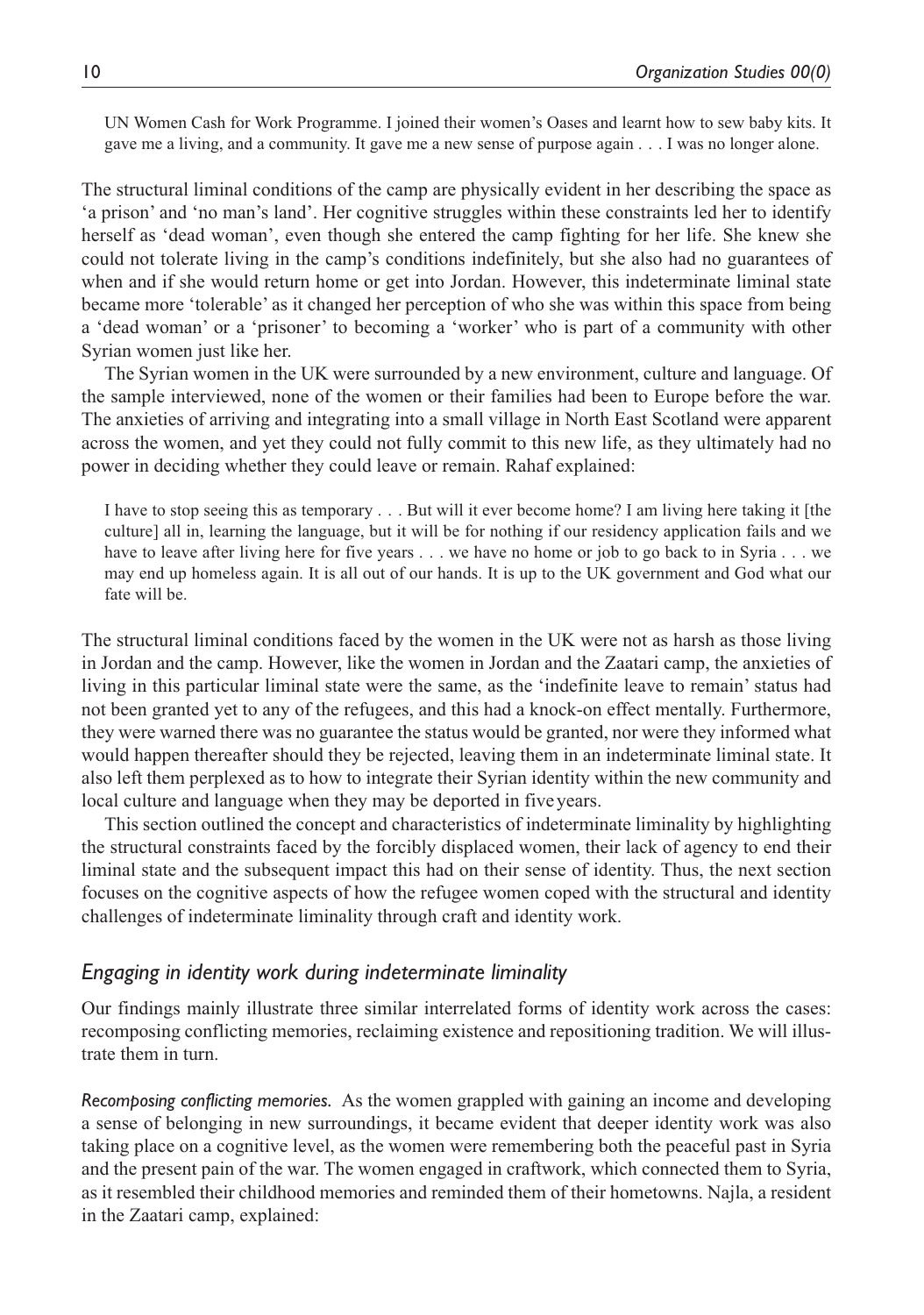I make scarves because my grandmother and mother used to make them in Aleppo . . . we are known for our cotton and silk textile work . . . I lost my mother during our escape so it hurts my heart to make them but I make them for the young girls here, nice colourful ones.

Nuha also explained: 'These remind me of the clothes I used to sew with the women in the village. We used to make different colours for our children's Eid clothes.'

Najla and Nuha's craftwork ignites conflicting happy and painful memories from their past in Syria with the women in their families. In addition, Najla carries pride in maintaining her identity as an Alepponian through the craftwork, as it symbolises continuing the legacy of her hometown's famous textile industry specifically and Islamic Eid traditions more generally within the refugee camp. In addition, this traditional craft meets the current needs of young girls confined within the camp. Similarly in the UK, Ghina stated:

I used to make these ribbon hearts with my mother and put them on the dining table for Eid as decoration next to the baklawa. I made them during Ramadan for our first Eid in the UK. We have never had Eid outside of Homs before, so we wanted to make it homely, but I suffer when I look at it as well – it makes me yearn to go back home.

Nostalgia through craft carried a remedial aspect in helping the women make sense of tragic memories of the war and replacing them happy ones from their past in Syria. On a more cognitive level, this helped them deal with the fear of losing their Syrian as well as Muslim identity and traditions around religious events. The craft objects offered them a familiarisation with who they were at 'home' within who they have become in the 'new home'. In addition, some of the women in the UK discussed selling their craft at cultural exchange events held in village halls to engage with and integrate within the local community, illustrating their desire to stretch their liminal state, and thus liminal identity, in a way that integrated their past identity within their present one in the host community.

*Reclaiming existence.* The women engaged in craftwork to support their material livelihood, but the craftwork also reflected their desire to reclaim their sense of pride, their cultural as well as national identities during their indeterminate liminal state. In Jordan, Ola explained of her craftwork: 'Simply, if I do not make craft and sell it, we cannot pay the rent and put food on the table.'

Zeinab stated:

I want my children to see that, we Syrians, have a good work ethic, even if we are never allowed to work in Jordan, we will find a way to work for our livelihood and never beg.

Manar, however, reflected upon the (sub)conscious inspirations behind her paintings:

This is a beautiful steady sailboat on the Mediterranean. The people in the boat are happy, not like the refugees, riding inflatable boats driven by thieves, fearing drowning . . . We were lucky we got into Jordan in 2011. We would have been forced to take boats like those poor souls . . . They drowned along with their relatives and memories. We are alive. We are here.

Through craftwork, the women collectively reasserted their existence in liminality and good fortune for their survival and continuity. It also resembled their engagement in co-constructing their indeterminate liminal space, where they felt a loss of the sense of identity, by reclaiming their identity as human beings, who were alive, which additionally provided them with a sense of belonging.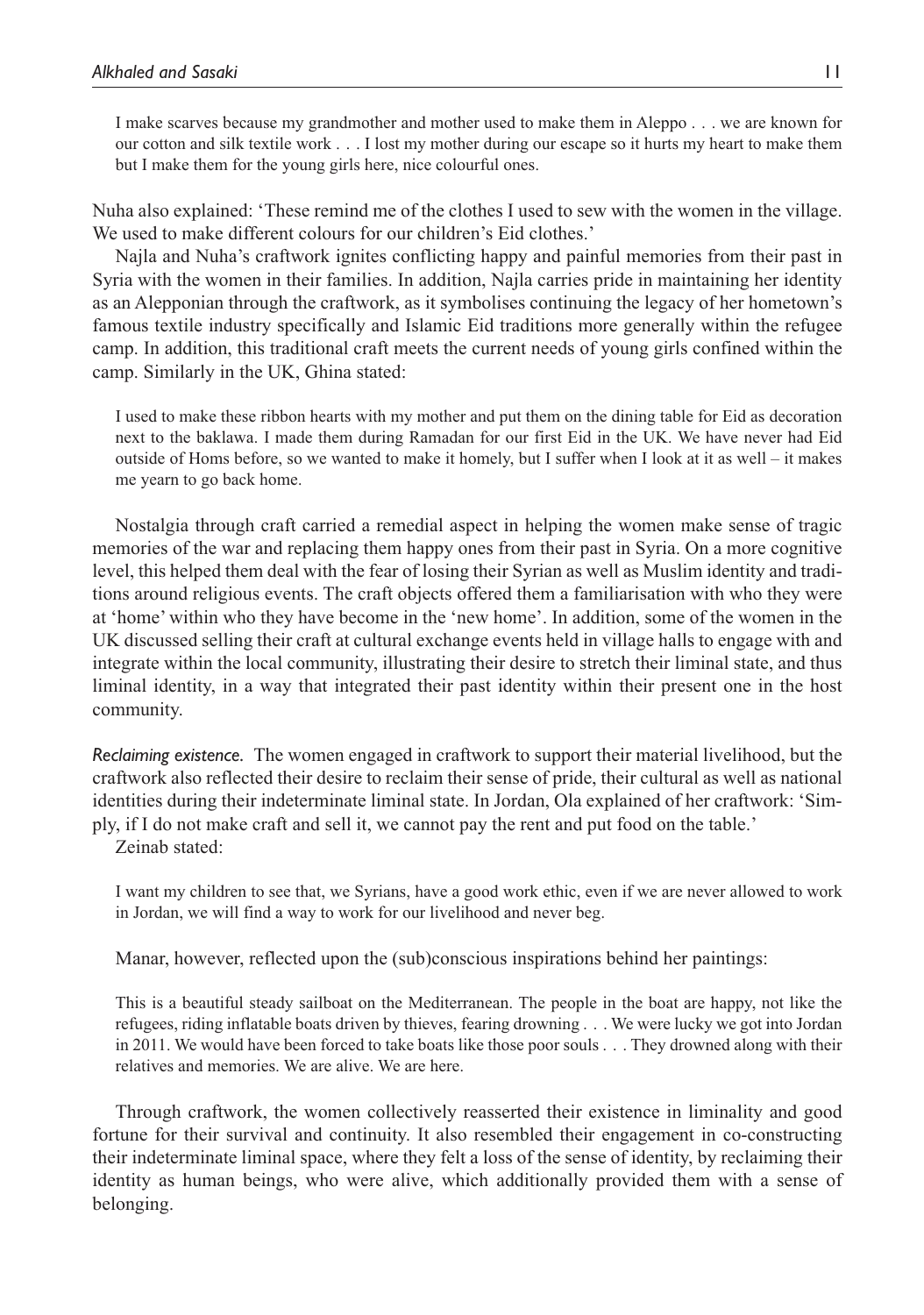Ghazal stated, about a baby blanket she made for her newborn son:

I wanted him to have one like his brothers did when they were born in Syria. He will probably grow up to always be seen as a refugee here. But at least as soon as he was born, he was wrapped with a hand-made Syrian-made blanket. He will know where he is from and belongs.

The cognitive tensions of living as with the identification of a 'refugee' in an indeterminate liminal state stressed the need to reclaim their identity and existence as Syrians, especially their newborns who would not hold a UK citizenship (or arguably a Syrian one) for an unknown period of time. Ghazal believes her baby will hold the contentious identity of 'refugee', and therefore, she reverts to the Syrian identity through the traditional Syrian baby blanket she made for her older sons, which can be passed down to future generations. This lack of affliction illustrated a negative aspect of liminality. However, it also demonstrated how the women (the liminar) developed an ability to project a post-liminal self in the future for their children. This was inevitably dependent on the constraints and affordances of each context and its liminal conditions.

*Repositioning tradition.* The women were not willing to compromise on their traditions, but rather reinterpreted them in their new environment to preserve them, which subsequently preserves their sense of self. That is, they remind themselves of who they were before the war while fighting an internal battle to keep their traditions alive in their current indeterminate liminal state. Each piece held its own story, which protected and promoted their cultural heritage and Syrian identity. The women engaging in craftwork were united in their mission, along with their family, to protect the core traditions from their past. They also coped with their present liminal period by partially adapting to their temporary setting as they prepare for their uncertain future 'when it arrived', as Bana explained:

I design the craft, cut the materials and prepare them for when my husband returns from work and the kids from school. Then after dinner, we sit together and make them as a team. The children understand we all need to work to get through this.

Despite the war continuing, some women were preparing for their return to Syria, such as Nabila in the Zaatari camp, whose craftwork carried sentiments with a larger political focus which she planned to take back to Syria:

Whilst we are sewing clothes for the women in the camp to use while here, we are engaging in something bigger than this. We are making a women's union as a collective movement against current oppressive structures . . . Women are the origin of life and freedom. Without women's engagement, there's no democracy. Without democracy, there are no human rights. And without human rights, there can be no freedom.

In Jordan Hadia, a seamstress, explained:

I make clothes to suit my Jordanian clients, but they always have a Syrian twist on it. Even if subtle. It is like the best of both worlds.

For national and traditional events in Scotland, Rawaa chose to also partially adapt to the local culture by making scarves using Scottish tartan patterned materials for her daughter and son to wear, as she explained,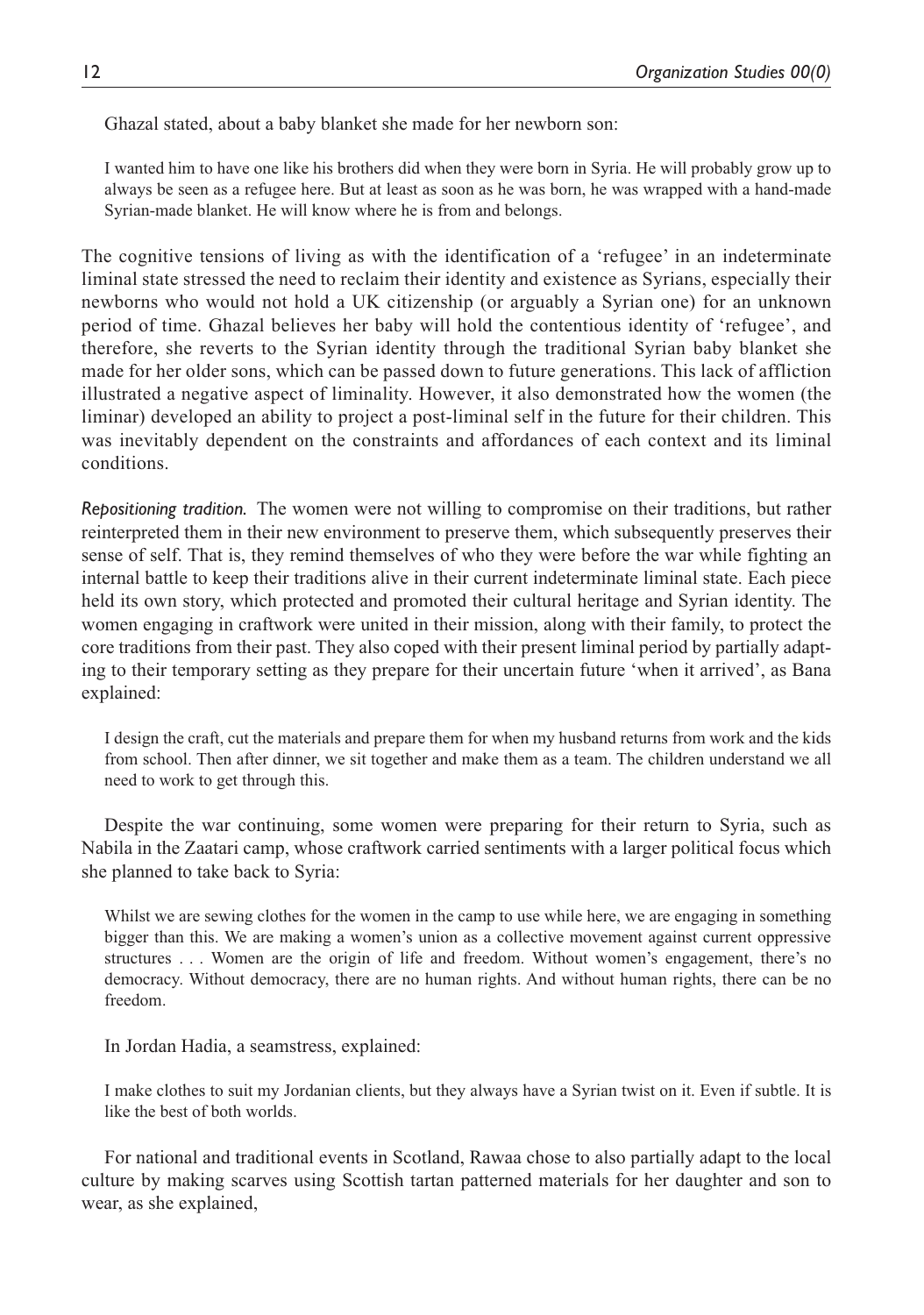All the boys and girls were wearing traditional Scottish clothes with different tartan patterns representing their family heritage. So, I decided to make these tartan scarfs for my daughter and a keffiyeh for my son so they do not miss out but still maintain their modesty and our traditions.

The keffiyeh is a head garment worn in and around the Middle East, which is usually worn by traditional, rural (usually older) Arab males. Historically, it has also been worn as a symbol of Arab resistance and solidarity. Thus, in these examples, we see the Syrian women evolving their identity, based on their core traditions, and repositioning them through craftwork. This has two faces, one taking on the local tradition and the other moderating a Syrian tradition. While their agency to 'recreate' a new post-liminal self during the 'reaggregation phase' is limited, the women were able to maintain their sense of self during indeterminate liminality by looking back at who they were before the forced 'separation' phase and looking forward to who they (and their children) will become in the future when they can potentially begin to reaggregate into their 'new' selves.

# *Stretching the boundaries of indeterminate liminality*

In this section, we illustrate how as a result of the three interrelated forms of identity work through craft, the women were able to cope with their present challenging circumstances. More specifically, we illustrate how the women manage to 'stretch' the boundaries of indeterminate liminality by cognitively establishing connections to their familiar past and a meaningful future. As such, they regain control over the indeterminate liminality at a cognitive level, even as their agency to terminate their liminal state continues to be constrained by external forces. Therefore, they no longer feel dominated by the structural liminal conditions. Instead, they engage in identity work while co-constructing their indeterminate liminal state in a more meaningful and purposeful way. This alleviates their difficult present-day reality that they face through carrying the identity enforced upon them as 'the burdensome refugee' and reaffirms their sense of identity as Syrian women during this limbo state.

*Symbolic restoration of the familiar past.* The three forms of identity work enabled the women to connect to their past and preserve their traditions as well as their pride as Syrians. Ghalya explained how a community of artists was making artworks on the caravans in the Zaatari camp. The aim was to aesthetically please those living in the camps, but also to send a message to the outside world about what it means to be a Syrian through their rich cultural heritage:

The UN delegations that visit us in the camp, learn about our history and traditions through these works of art. The UNHCR also places photos on social media so everyone can see we are still here and Syria lives on.

Marah in Jordan explained of her paintings of Syrian cultural heritage sites:

People around the world watch the news on TV and Youtube and think we are nothing but a war zone. We need to show them we are a civilised nation . . . [The painting] sends a message that whilst we are displaced and they continue to destroy our land, the history of Syrian's civilisations, its art and culture will not be forgotten as these proudly hang in homes and places of work.

Fatin also explained a craft she made in a community centre in Scotland:

I sewed and framed this in the community centre today. It says Home Sweet Home. I used to have one hanging in my house in Homs but had to leave it behind when we fled. But since this is my home now, I am going to hang this replica up in the entrance as I did in my old home.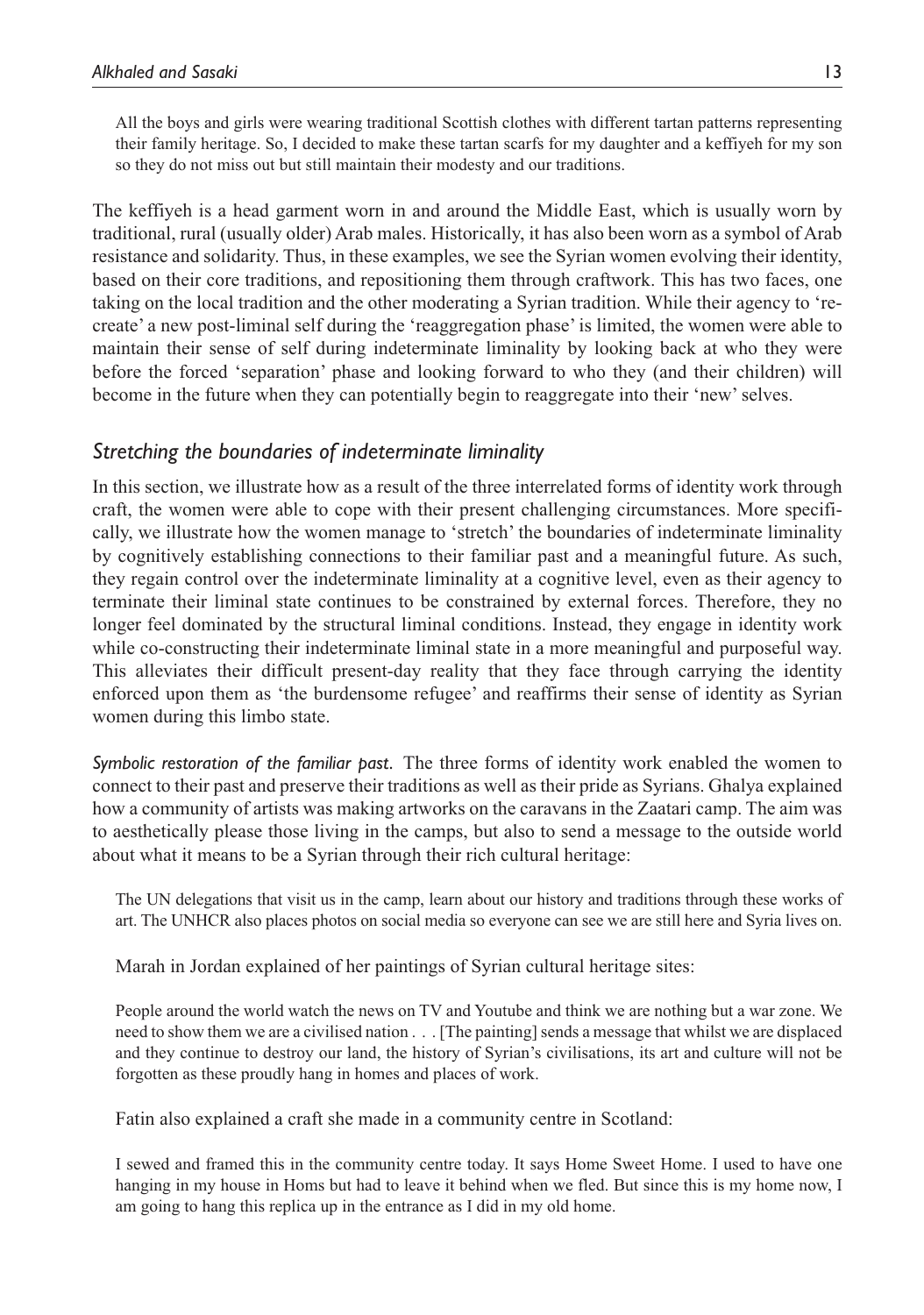These examples illustrate that as a result of the identity work through craftwork the women could re-establish a personal connection to their home, albeit a symbolic one. They were also able to dispel the tarnished image they believed the media had of the Syrian people, and cognitively reconstruct their refugee identity to the outside world by reviving their national identity as civilised Syrians.

*Narrative construction of a meaningful future.* Deeper probing into the women's accounts revealed that engaging in craftwork provided them with a unique platform that allowed them to revert to some core traditions that they strongly identified with. That is, engaging in craftwork afforded them a sense of identity based on connecting their present indeterminate liminal period with their past, and also to their future, through envisioning an alternative, yet unknown future, as Sara stated:

I was an artist and always had a talent for embroidery and jewellery making. I learned from my grandmother and mother, and now I am passing it down to my daughters. But today it is a case of needing to make – to sell – to live. It prepares us for the future, as in, what if my husband dies? I have no father or brother here to support the girls and I.

## She added:

The girls help me make the accessories and so developed a skill they can utilise to earn a living whether they continue living here or return home.

The craftwork was the vehicle through which they could create a meaningful future that they could identify with while living so far away from 'home'. It also held a practical element, as it allows the future generations to earn a living, or socio-culturally integrate in their new setting, while simultaneously connecting to their Syrian heritage. Creating this sense of familiarity to their Syrian identity seemed all the more important in the UK due to the geographical distance and cultural difference from their homeland. Halima explained of some items she had seen in the community centre:

This is a traditional Scottish print, called *tartan*. The men wear it for weddings and special occasions. Imagine, one day my son would wear such a skirt too as they grow up here [giggles]. But it is fine, I have made him a traditional Syrian red *tarboush* [fez] to wear with it. Anyway, who knows if we will be here or where we will be by then.

However, despite these efforts to shift away from the 'refugee identity' and to create an integrated 'Syrian-UK identity' for the future, the tensions remain as they await their residency applications. Halima explained that they will apply for their residency during 2020 and that the refugee coordinator believes their application will be successful, yet her concerns within the indeterminate liminal state continued:

We hear stories, perhaps rumours, of people being rejected. So, in the meantime, I am not sat with one hand over the other. My husband says we will have to go back to Syria if we are rejected but I am researching to see if we can go to Germany on a family reunion visa to join our sons who are there.

The women explicitly expressed they were not sat 'hand over hand' (local idiom for 'twiddling one's thumbs'), passing time while waiting for something to happen. Indeed, during the analysis it became evident that the women took matters into their own hands – literally – through craftwork, which strongly identifies with their past selves and their families (with an emphasis on their daughters, who are the most vulnerable in the absence of a male family member) to psychologically,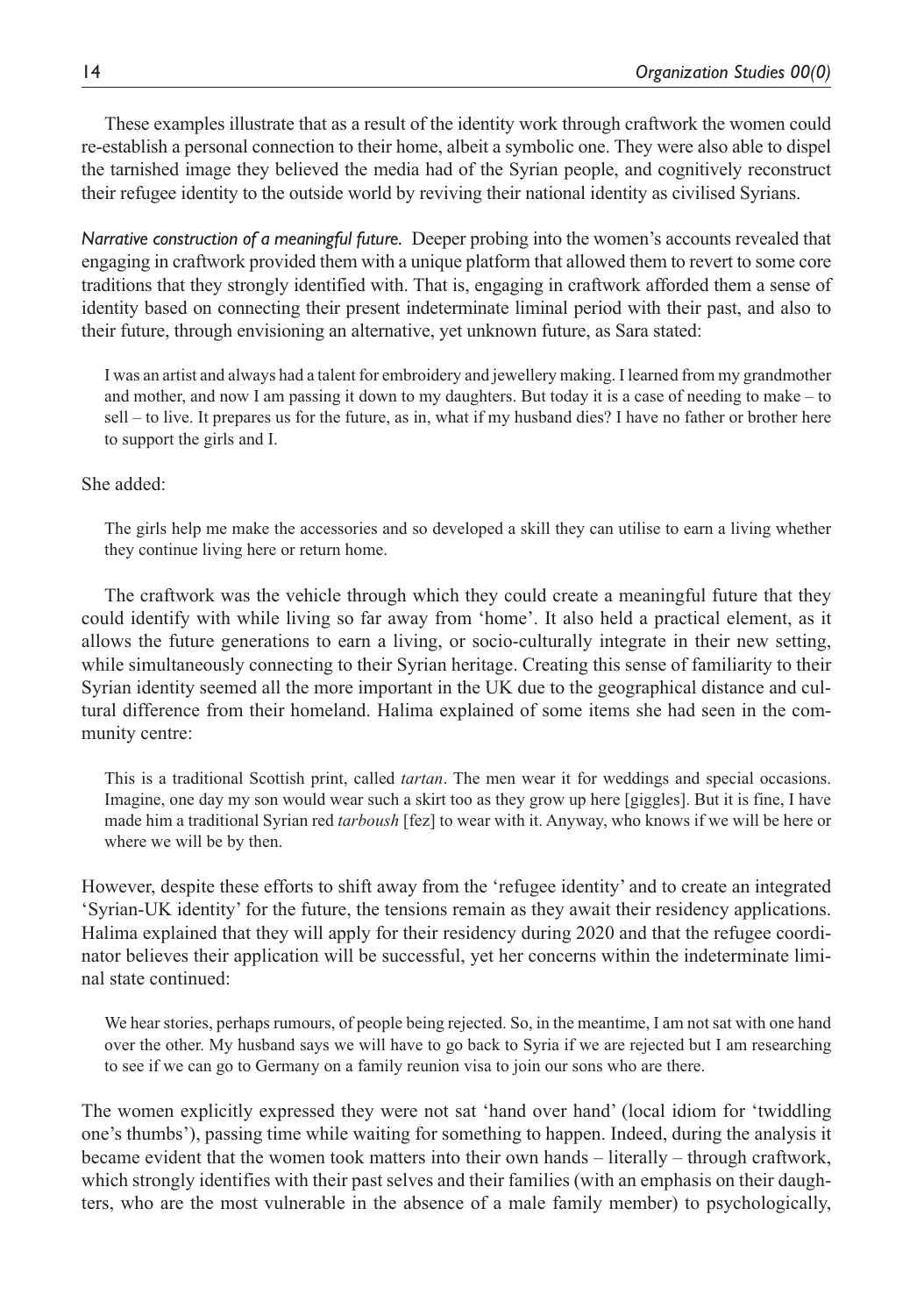socio-culturally and economically survive both in the present and the future. That is, they were thrust into structurally constraining indeterminate liminal conditions, yet they utilised what little agency they had to co-construct their identity in this limiting space in a more meaningful and purposeful way through craftwork. Indeed, the women's identity under the patriarchal traditions by which they were 'taken care of' in Syria has been destabilised under their current indeterminate liminal state. Therefore, their daughters must prepare to be financially independent in the future through making and selling traditional craftwork and their sons must prepare to integrate 'once' they become residents.

#### *The nuanced variations of identity work between contexts*

We acknowledge that women across the three settings experienced different levels of hostility – understood as the general social, financial and practical challenges they faced – which in turn seemed to partly affect the way that identity work manifested. Actors in the UK case experienced a relatively lower level of hostility in the sense that the structural conditions were favourable, as their day-to-day basic survival needs were stable and secure. Therefore, they viewed their engagement with craftwork primarily as a means of preserving their traditions through merging them with new local ones, thus integrating them within their host community in the UK, whether they sold it, gifted it or retained it in their new homes.

For example, while the identity work of *recomposing conflicting memories* was found in all three contexts, it was most prominent among interviewees in the UK. In this comparatively less hostile environment, women had the time and emotional capacity to be more reflexive. Our observations suggest that, because of the stress of survival and the need to pay the monthly rent, women in Jordan had less capacity to do so. This suggests that actors may need to feel a certain degree of security before they can deeply engage in this reflexive mechanism.

In Jordan and in the Zaatari camp, instead, the desire to preserve their traditions through craftwork was more strongly evident. This is down to the institutional constraints combined with the backlash of being branded as 'burdensome refugees' by some Jordanian officials and a few in the media and the community. Preserving their traditions through the craft they made (and sold) helped restore their pride as Syrians and their self-esteem as financially independent, rather than depending on dwindling international aid and local charities. Our analysis shows that this hostility fuelled their desire to preserve their traditions in a more authentic way in these two contexts in comparison to the UK.

While visible in all three contexts, *reclaiming existence* was more critical in contexts characterised by high hostility. Thus, this form of identity work was more prominent among respondents in Jordan, especially among refugees in the Zaatari camp. This observation suggests that this coping mechanism may serve as a peaceful response to a hostile environment, aimed at reclaiming identity and a sense of pride in the face of hardships.

Finally, our analysis highlights the key role of *repositioning tradition*. When actors go beyond recomposing memories and strongly engage in reclaiming their existence (as in Jordan and the Zaatari camp), our findings suggest they tend to maintain tradition more authentically, meaning their connection with their past was relatively stronger. On the contrary, when actors engaged more intensely in recomposing memories and less on reclaiming their existence (such was the case of refugees in the UK), they become more inclined to integrate within their host community.

## **Discussion**

We started with the question of how do forcibly displaced actors manage an ongoing and potentially endless period of liminality. Our analysis suggests that, despite the geographical differences,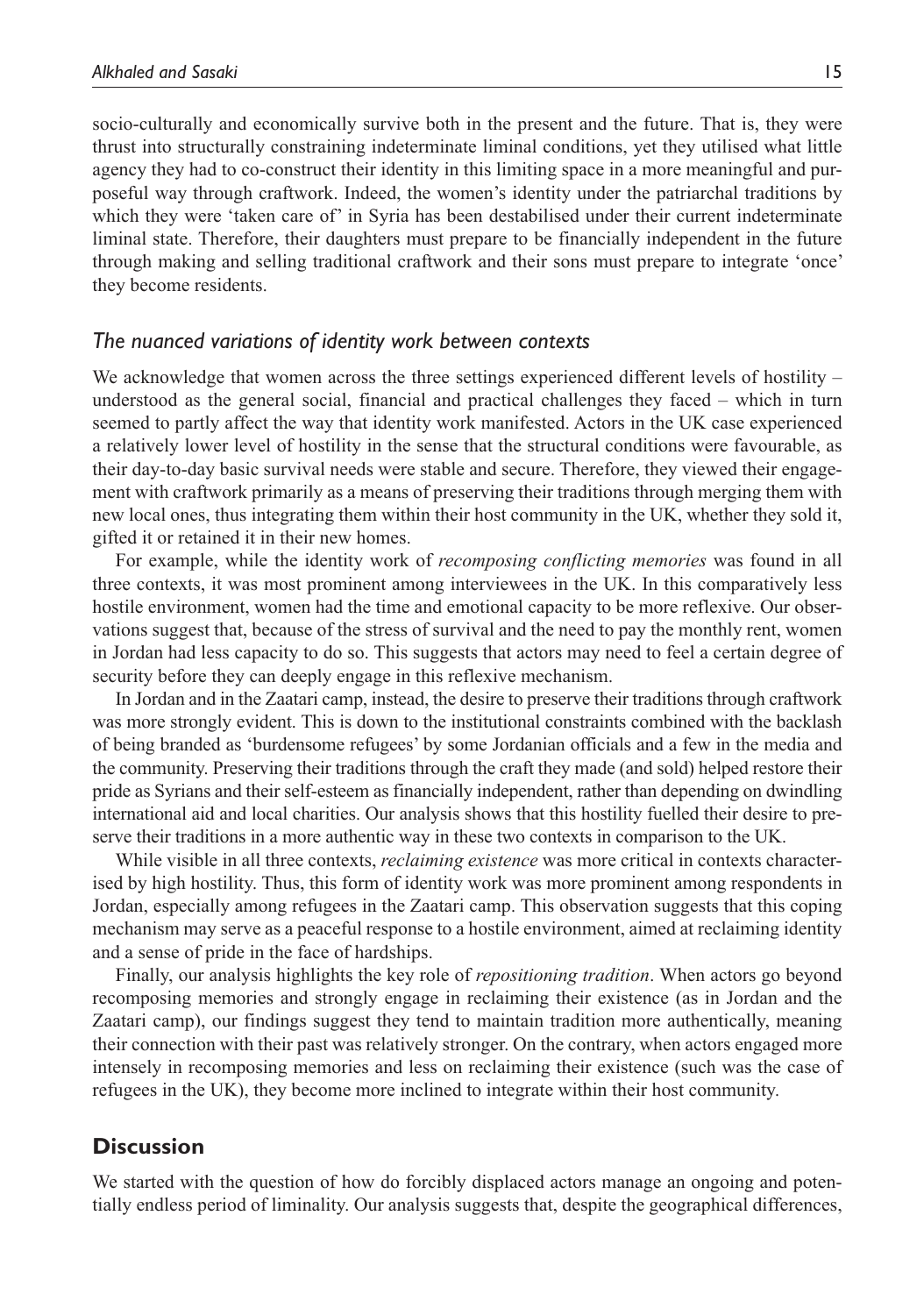

**Figure 2.** Process model of how the forcibly displaced actors cope with indeterminate liminality.

all the refugees were in the seemingly never-ending 'transition' phase of liminality, regardless of when they fled Syria and in which context they were temporarily settled. We conceptualise this as indeterminate liminality, defined as a liminal state into which actors are forcibly entered, and their agency is structurally constrained until an unknown end date, leaving them to experience seemingly never-ending uncertainty.

Our analysis shows how they can stretch the boundaries of indeterminate liminality through three forms of identity work. Through the identity work, they can maintain cognitive control over their sense of self even when they are thrust into the indeterminate liminality and cannot exercise physical control over the structural constraints imposed. The process model emerging from our analysis is portrayed in Figure 2.

The first process, *recomposing conflicting memories*, involves actors making sense of both the tragic event of the war and recalling good memories of the past. Unlike actors in other types of liminalities, our analysis suggests that the forcibly displaced are unable to 'unfreeze' the past in the early stage of 'separation' (Turner, 1969). Therefore, while previous studies point to the importance of forgetting the old self at the beginning of liminality (Henfridsson & Yoo, 2013; Turner, 1969), our process highlights the crucial mechanism of holding on to the past, and being reflexive about it.

The second main process in our model, *reclaiming existence*, conceptualises how the actors fundamentally reaffirm their own existence by salvaging their cultural and national identities and material livelihood. We argue that this identity work is crucial to the forcibly displaced because, unlike in perpetual liminality, they do not have the agency to end the liminality, nor can they accept the institutionalised state of ambiguity (Ybema, Beech, & Ellis, 2011). Therefore, the work of reaffirming oneself becomes pivotal for the actors to reassert their values and regain their confidence and a sense of belonging.

Finally, the third process, *repositioning tradition*, explains how the forcibly displaced re-interpret the tradition within the indeterminate liminality in order to preserve it. This is distinct from what has been previously discussed in the liminality literature, which highlights the undoing of existing arrangements and the creation of new rituals (Powley, 2009). This process is essential because the actors in indeterminate liminality are unable to enter the 'reaggregation' phase of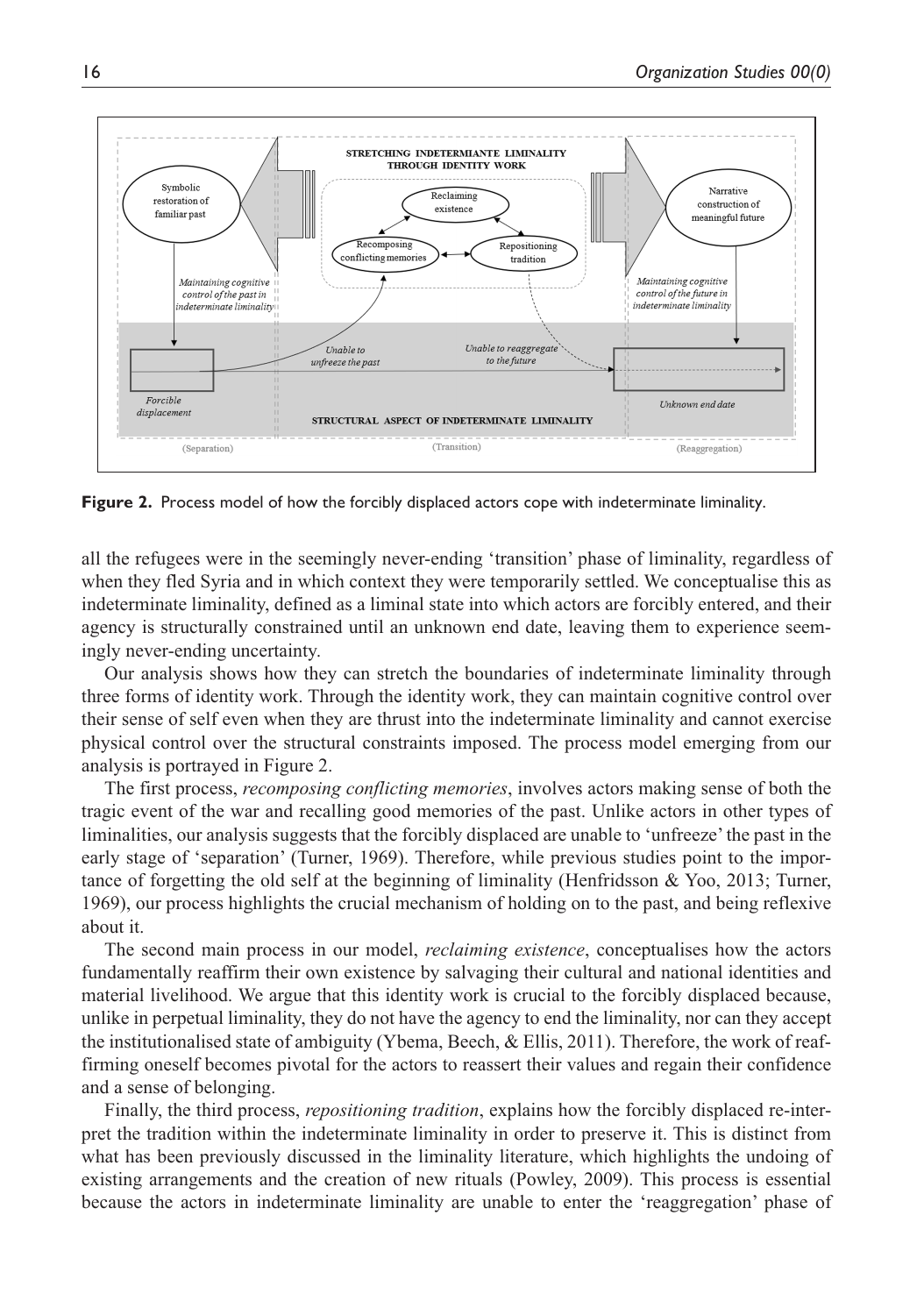liminality, and are forced to stay in the prolonged 'transition' phase in which the creation of completely new rituals is unlikely.

Our analysis shows that these three forms of identity work enable the actors to *stretch the boundaries of indeterminate liminality*, enabling them to maintain cognitive control over their sense of self. More specifically, we theorise that as a result of the identity work, forcibly displaced actors can *symbolically* restore the past that they were familiar with (for instance, in the messages inscribed in craft objects), thus maintaining cognitive control of the past self. Restoration is symbolic of compensating for their inability to physically go back to their old world or fully rebuild the structural and practical elements of the traditions. At the same time, the actors may be able to escape the difficult circumstances by *narratively constructing a meaningful future*, which helps them maintain cognitive control of the future self through envisioning an end to an otherwise seemingly endless liminality.

Taken together, these processes suggest quite a different understanding of how actors manage ongoing and potentially endless periods of liminality, and through that, culturally survive and alleviate their difficult present-day reality and the troublesome identity as 'a refugee'. In the next section, we explore these differences and examine the boundary conditions of our analysis and future research suggestions.

#### *Theoretical contributions*

In this section, we discuss our theoretical contributions primarily to the liminality literature, and secondly to identity work. First, we contribute to the literature of liminality, by drawing attention to the concept of indeterminate liminality, a state which has not been addressed previously. Contrary to transitional and perpetual liminality, indeterminate liminality is characterised by two structural constraints. This is because the traditional assumption of intentionally entering into the initial phase of 'separation' does not hold a place (due to the forced entry and lack of agency to renew oneself) and because the reaggregation phase cannot be foreseen in the near future (due to the extended transition phase and the lack of agency to terminate it). Therefore, while the concept of liminality has been treated primarily as a structurally imposed condition by virtue of profession or role (e.g. temporary workers and consultants) (Howard-Grenville et al., 2011), our study problematises what 'structurally imposed' really means. As such, our analysis adopted a less linear (Cappellini & Yen, 2016) and more dynamic view to understand indeterminate liminality and to unpack the processes through which actors can navigate it.

Second, we contribute to the liminality literature by showing how indeterminate liminality can be managed through identity work. Our study suggests that even when the forcibly displaced are thrust into indeterminate liminality – a form of liminality in which the structural constraints of perpetual liminality are increasingly pronounced – they can undertake identity work that stretches the boundaries of indeterminate liminality, which can lead to positive cognitive outcomes. Therefore, our findings challenge the core assumption in the liminality literature that actors experiencing high levels of structural constraints struggle to engage in meaningful identity work with positive outcomes.

More specifically, existing studies point to both positive and negative psychological processes and outcomes of identity work in liminality (Cappellini & Yen, 2016; Griffiths, 2014; Howard-Grenville et al., 2011). However, when it comes to perpetual liminality, the literature assumes that actors typically have less control over the ambiguous social structure, making it more challenging for them to engage in meaningful identity work (Beech et al., 2016; Daskalaki & Simosi, 2017), leading to negative psychological consequences, such as a lack of affiliation, power, or access to learning opportunities (Beech, 2011; Swan, Scarbrough, & Ziebro, 2016). Johnsen and Sørensen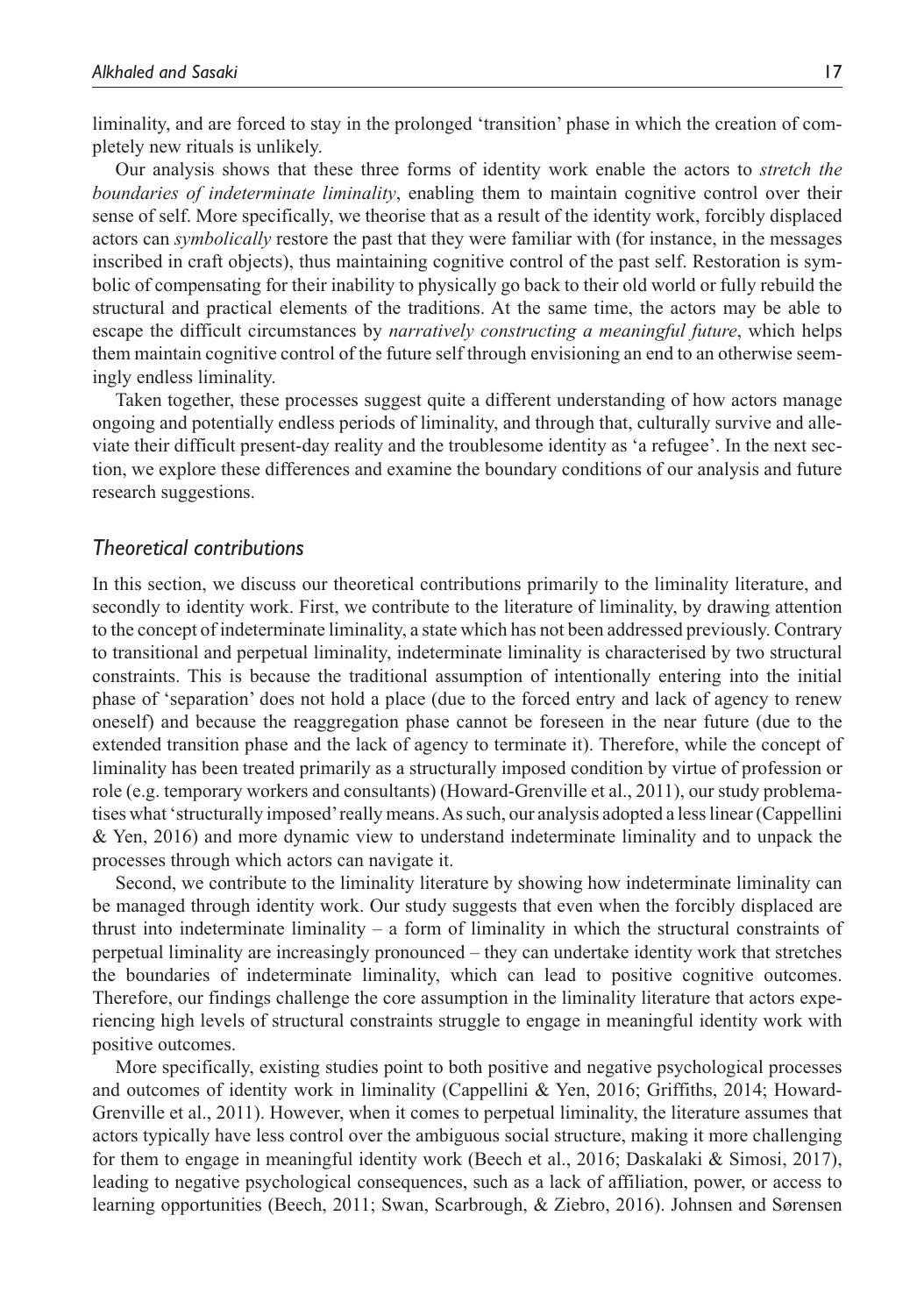(2015) highlight that the '"positive side" of liminality depends on liminals' ability to project a postliminal self into the future' (p. 1168), and the ability to gain positive outcomes becomes increasingly inhibited depending on the contextual affordances and constraints. This is why their findings propose that the actors in perpetual liminality adopt 'flexible identity positions' that construct their liminality in 'both coherent and ambiguous ways' (p. 1168), keeping the identity work ambiguous. Other studies corroborate this and call such identity works 'unresolved' (Beech et al., 2016), 'fragmented' (Johnsen & Sørensen, 2015) and being repetitive and routine-like (Ellis & Ybema, 2010; Wilhoit, 2017).

Our findings provide an alternative perspective to such arguments by illustrating how the three forms of identity work enable the actors to *stretch* the boundaries of indeterminate liminality in terms of cognitively keeping them closer to home – as they keep ties alive through their craftwork, while simultaneously evoking a forward-looking perspective. We foreground that within the everyday mundane engagement in craft making, the forcibly displaced may not just be able to retain their sense of self and normality but also narratively construct a meaningful future. Therefore, although they are pushed into liminality, our analysis shows their resilience in mobilising the micro amounts of agency available within existing structural constraints to co-construct their indeterminate liminal state in a more purposeful and meaningful way than what the current literature proposes. Therefore, our study explains how actors continue to reconstruct their identities in places where it is extremely hard to maintain a sense of subjectivity (Shortt, 2015).

These findings are important for forcibly displaced actors more broadly because their state of liminality tends to be prolonged (Wimark, 2019). We elucidate that the forcibly displaced are not just stuck in and engaging in improvised and reactive activities, but they try to construct a meaningful future for themselves and their families (Manchanda, 2004; Martí & Fernández, 2013). Nonetheless, importantly, we maintain that the forcibly displaced experience a strong sense of agony during indeterminate liminality. Therefore, identity work is conducted to cope with liminality rather than to thrive during it. Using the concept of liminality helps us understand both the agony (the negative aspects of liminality) and the agency in constructing a meaningful existence (the positive aspects of liminality), and exemplifies the cognitive strength and resilience of the forcibly displaced. Moreover, our process model explains how the forcibly displaced manage to symbolically re-establish a connection to their past selves. This point extends the current line of argument that forcibly displaced people work to maintain their own culture as merely an 'add on' to the main focus of their 'integration' into the host community (Rothenberg, 1999). Instead, our findings suggest that maintaining the connection to the past is crucial for them to maintain positive self-identification during indeterminate liminality and therefore, eventually, may lead to better outcomes of integration.

Finally, our findings provide new insights to the identity work literature by showing how the forcibly displaced can maintain their self-worth and dignity (Ashforth & Kreiner, 1999; Snow & Anderson, 1987) during prolonged liminality, a unique context that has received less attention. Organisational research has shown that self-identity construction is agentic, while also recognising that actors' choices are both enabled and constrained by social structures (Beech, 2011). Social structures affect the way actors resolve the identity puzzle and seek change from a 'current self' and engage in continuous pursuit of a highly desirable 'aspirational identity' – an idealised self (Thornborrow & Brown, 2009). Our study adds to the identity work literature by illustrating how forcibly displaced actors who are structurally bound can sustain a positive self-identification. The key point is that, rather than transforming their identity, they make themselves adaptable to the structural constraints through the mechanism of stretching the boundaries of indeterminate liminality.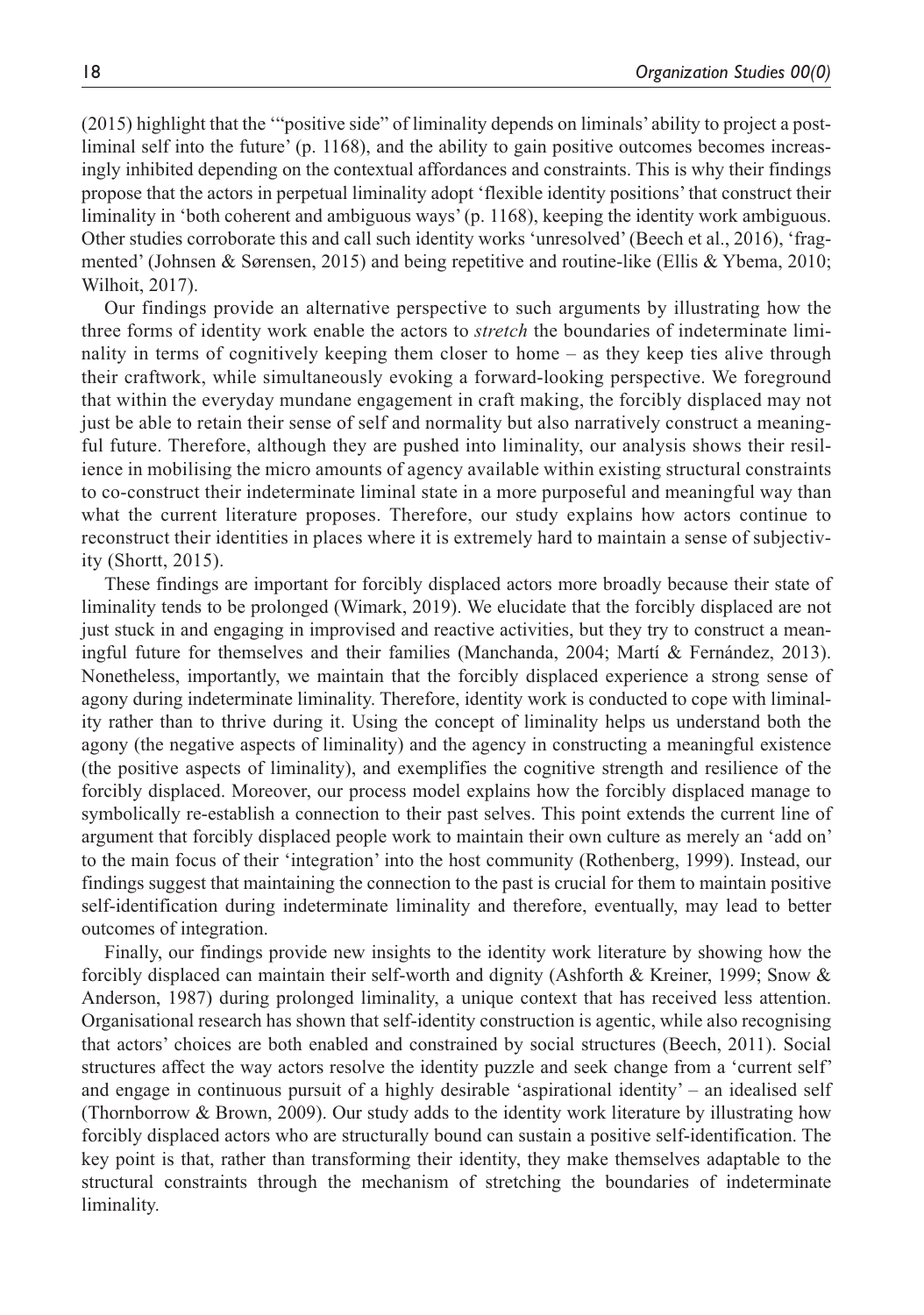# **Conclusions**

Our study provides a refined understanding of what the refugees experience while coping with prolonged uncertainty. While policy suggestions have been put forward for refugee resettlement, integration, supporting their mental health and wellbeing and improving locals' attitudes towards hosting refugees (Strang & Ager, 2010), our analysis points out that, in practice, these policies reflect a decontexualised standpoint (Esses, Hamilton, & Gaucher, 2017). That is, these policies support refugees for a temporary period, until the war 'ends', after which they are expected to return home. We suggest that this does not account for the state of indeterminate liminality that the refugees go through during this 'wait'. It also does not account for the realistic possibility that the refugees may never safely return or, paradoxically, the probability of being forced to return when it is still unsafe, and the impact these conditions have on their ability to integrate into their host communities and maintain a sense of identity. For example, in April 2021 Denmark became the first European nation to revoke or not extend residencies (beyond 2020) of Syrian refugees after they had settled and integrated there for years with their children and families (McKernan, 2021). The claim is that some parts of the war-torn country were safe to return to for women (on the supposition that women would not be 'persecuted' like men). However, due to the lack of diplomatic relations, Denmark cannot return the refugees to Syria, leaving them in 'limbo' as they are put into detention centres 'indefinitely'.

Our findings highlight the necessity of policies specific to women refugees. While laws and policies on setting up businesses in Jordan for non-nationals were updated in 2016 (UNHCR Legal Unit, 2016) to support refugee entrepreneurship, we believe these policies should have a stronger emphasis on supporting women's home-based enterprises, such as craft-making. The current 'gender-neutral' policy design is embedded in a masculinist worldview (Zuckerman & Greenberg, 2004) and ignores the socio-cultural and family constraints embedded with women's entrepreneurship. We argue that providing the women refugees with appropriate access to networks and markets will help create a stable platform for economic empowerment and a legitimate identity as Syrian entrepreneurs during prolonged uncertainty. Similar programmes in the UK, designed beyond the remedial intention of craftwork, would enable the women to integrate both socially and economically, while fostering an integrated identity connected to both their past and future. Furthermore, UN agencies and UK integration programmes should also nuance their refugee policies and entrepreneurship courses to encourage the creation of craftwork for economic gain, and also as a way to manage the continuous identity work while they are on the self-development and cultural integration programmes.

We believe the concept of indeterminate liminality can be used to further our understanding of contexts other than forcible displacement that are also characterised by extreme unpredictability. For example, recovering cancer patients who fear and anxiously await recurrence, or people increasingly living with the uncertainty of precarious work or zero hours contracts. In the spirit of global challenges, the global Covid-19 lockdown may be considered a current example of indeterminate liminality that shares some commonalities with the displaced refugees. While the conditions of the 'forcibly displaced' searching for safety cannot be directly comparable to the situation of governments having to 'forcibly place' people in their homes for their safety, this state of being unable to obtain a livelihood or socialise until an unknown end date may trigger both similar and different types of coping strategies to our findings.

#### **Acknowledgements**

We are grateful to Trish Reay, the special issue editorial team and three anonymous reviewers for their thought-provoking and constructive comments throughout the review process. These have significantly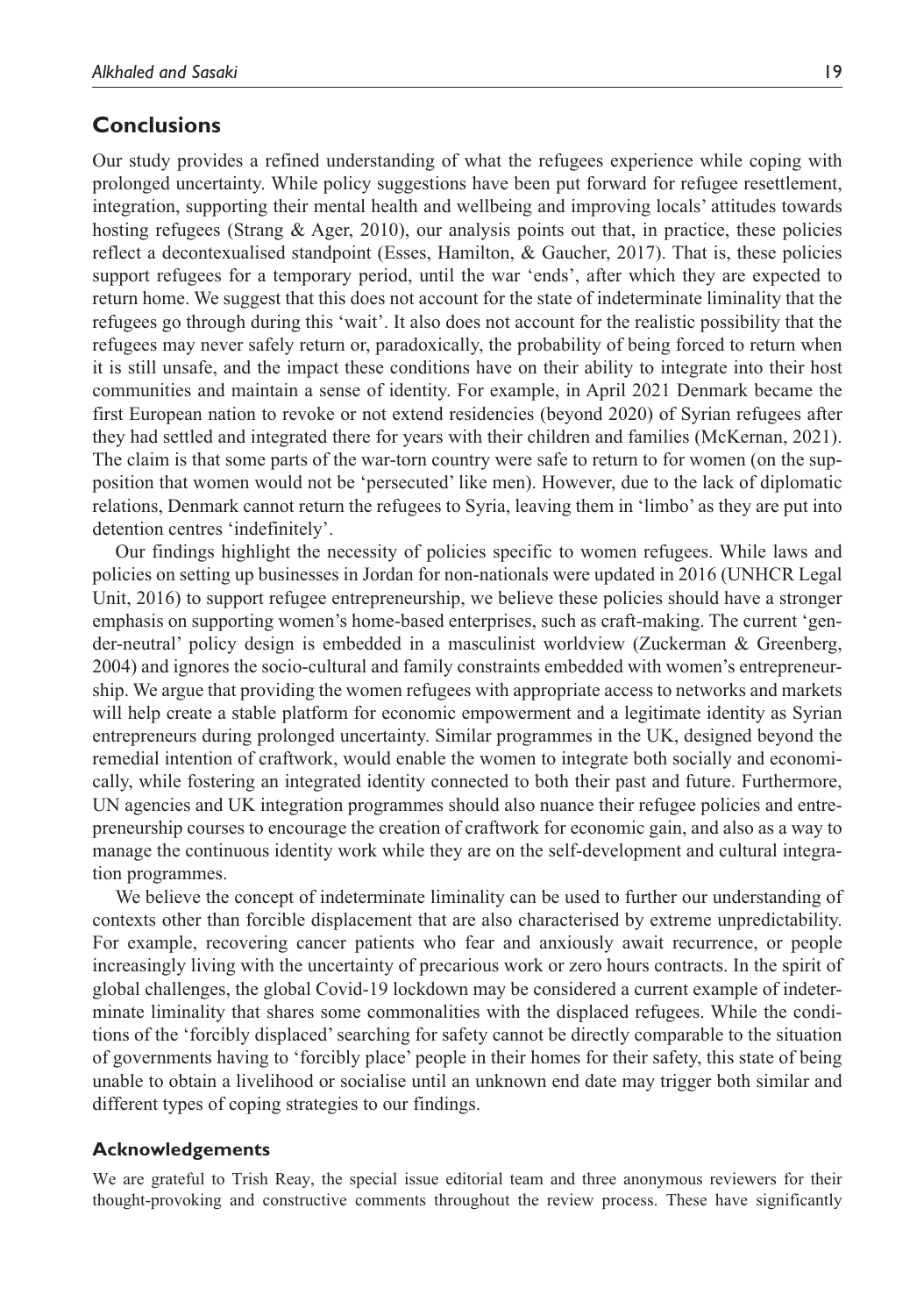helped us improve our work and provided us with a platform to share Syrian refugees' stories of loss and resilience during what seems to be a never-ending period of uncertainty. Our deepest gratitude goes to the Syrian women who welcomed us into their homes, generously shared their stories and who – against all odds – continue to dream about going 'back home' to live in peace and dignity.

## **Funding**

The author(s) received no financial support for the research, authorship, and/or publication of this article.

## **ORCID iD**

Sophie Alkhaled **b** <https://orcid.org/0000-0003-4403-060X>

#### **References**

- Al-Dajani, Haya, & Marlow, Susan (2013). Empowerment and entrepreneurship: A theoretical framework. *International Journal of Entrepreneurial Behaviour & Research*, *19*, 503–524.
- Alkhaled, Sophie (2016). 'Are you one of us, or one of them?': An autoethnography of a 'hybrid' feminist researcher bridging two worlds. In Rachel Thwaites & Amy Godoy-Pressland (Eds.), *Being an early career feminist academic: Global perspectives, experiences, and challenges* (pp. 109–129). Palgrave Studies in Gender and Education. London: Palgrave Macmillan.
- Alkhaled, Sophie (2019). The resilience of a Syrian woman and her family through refugee entrepreneurship in Jordan. In Sibylle Heilbrunn, Jörg Freiling, & Aki Harima (Eds.), *Refugee entrepreneurship: A casebased topography* (pp. 241–254). London: Palgrave.
- Alvesson, Mats, Ashcraft, Karen, Lee, & Thomas, Robyn (2008). Identity matters: Reflections on the construction of identity scholarship in organization studies. *Organization*, *15*, 5–28.
- Ashforth, Blake, & Kreiner, Glen E. (1999). 'How can you do it?': Dirty work and the challenge of constructing a positive identity. *Academy of Management Review*, *24*, 413–434.
- Bamber, Matthew, Allen-Collinson, Jacquelyn, & McCormack, John (2017). Occupational limbo, transitional liminality and permanent liminality: New conceptual distinctions. *Human Relations*, *70*, 1514–1537.
- Beech, Nic (2011). Liminality and the practices of identity reconstruction. *Human Relations*, *64*, 285–302.
- Beech, Nic, Gilmore, Charlotte, Hibbert, Paul, & Ybema, Sierk (2016). Identity-in-the-work and musicians' struggles: The production of self-questioning identity work. *Work, Employment and Society*, *30*, 506–522
- Cappellini, Benedetta, & Yen, Dorothy Ai-wan (2016). A space of one's own: Spatial and identity liminality in an online community of mothers. *Journal of Marketing Management*, *32*, 1260–1283.
- Charmaz, Kathy (2014). *Constructing grounded theory* (2nd edition). Los Angeles: SAGE Publications.
- Conroy, Samantha A., & O'Leary-Kelly, Anne M. (2014). Letting go and moving on: Work-related identity loss and recovery. *Academy of Management Review*, *39*, 67–87.
- Corbin, Juliette M., & Strauss, Anselm (1990). Grounded theory research: Procedures, canons, and evaluative criteria. *Qualitative Sociology*, *13*, 3–21.
- Czarniawska, Barbara, & Mazza, Carmelo (2003). Consulting as a liminal space. *Human Relations*, *56*, 267–290.
- Dale, Karen, & Burrell, Gibson (2008). *The spaces of organization and the organization of space: Power, identity and materiality at work*. London: Palgrave.
- Daskalaki, Maria, & Simosi, Maria (2017). Unemployment as a liminoid phenomenon: Identity trajectories in times of crisis. *Human Relations*, *71*, 1153–1178.
- De la Chaux, Marlen, Haugh, Helen, & Greenwood, Royston (2018). Organizing refugee camps: 'Respected space' and 'listening posts'. *Academy of Management Discoveries*, *4*, 155–179.
- de Rond, Mark (2017). *Doctors at war: Life and death in a field hospital*. Ithaca, NY: Cornell University Press.
- Eisenhardt, Kathleen, M. (1989). Building theories from case study research. *Academy of Management Review*, *14*, 532–550.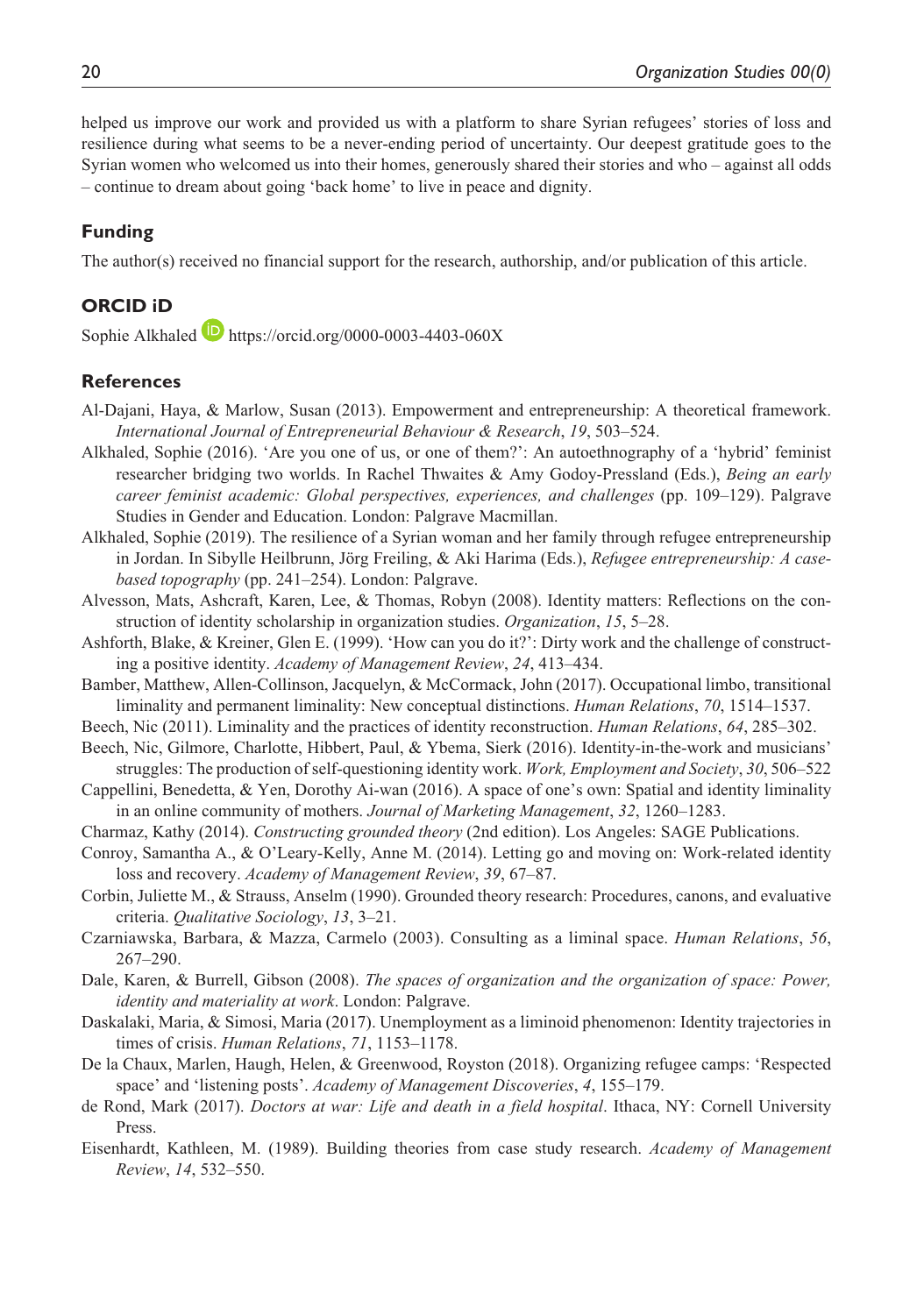- Ellis, B. Heidi, Kia-Keating, Maryam, Yusuf, Siraad Aden, Lincoln, Alisa, & Nur, Abdirahman (2007). Ethical research in refugee communities and the use of community participatory methods. *Transcultural Psychiatry*, *44*, 459–481.
- Ellis, Nick, & Ybema, Sierk (2010). Marketing identities: Shifting circles of identification in inter-organizational relationships. *Organization Studies*, *31*, 279–305.
- Esses, Victoria M., Hamilton, Leah K., & Gaucher, Danielle (2017). The global refugee crisis: Empirical evidence and policy implications for improving public attitudes and facilitating refugee resettlement. *Social Issues and Policy Review*, *11*, 78–123.
- Ferraro, Fabrizio, Etzion, Dror, & Gehman, Joel (2015). Tackling grand challenges pragmatically: Robust action revisited. *Organization Studies*, *36*, 363–390.
- Flyvbjerg, Bent (2006). Five misunderstandings about case-study research. *Qualitative Inquiry*, *12*, 219–245.
- Ford, Nathan, Mills, Edward J., Zachariah, Rony, & Upshur, Ross (2009). Ethics of conducting research in conflict settings. *Conflict and Health*, *3*(1), 1–9.
- Garcia-Lorenzo, Lucia, Donnelly, Paul, Sell-Trujillo, Lucia, & Imas, J. Miguel (2018). Liminal entrepreneuring: The creative practices of nascent necessity entrepreneurs. *Organization Studies*, *39*, 373–395.
- Garsten, Christina (1999). Betwixt and between: Temporary employees as liminal subjects in flexible organizations. *Organization Studies*, *20*, 601–617.
- Gioia, Dennis A., Corley, Kevin G., & Hamilton, Aimee L. (2013). Seeking qualitative rigor in inductive research: Notes on the Gioia methodology. *Organizational Research Methods*, *16*, 15–31.
- gov.uk (2018). How many people do we grant asylum or protection to? [https://www.gov.uk/government/](https://www.gov.uk/government/publications/immigration-statistics-october-to-december-2017/how-many-people-do-we-grant-asylum-or-protection-to#resettlement) [publications/immigration-statistics-october-to-december-2017/how-many-people-do-we-grant-asylum](https://www.gov.uk/government/publications/immigration-statistics-october-to-december-2017/how-many-people-do-we-grant-asylum-or-protection-to#resettlement)[or-protection-to#resettlement](https://www.gov.uk/government/publications/immigration-statistics-october-to-december-2017/how-many-people-do-we-grant-asylum-or-protection-to#resettlement) (accessed Sept. 2019).
- Griffiths, Melanie B. (2014). Out of time: The temporal uncertainties of refused asylum seekers and immigration detainees. *Journal of Ethnic and Migration Studies*, *40*, 1991–2009.
- Hampshire, Kate, Porter, Gina, Kilpatrick, Kate, Kyei, Peter, Adjaloo, Michael, & Oppong, George (2008). Liminal spaces: Changing inter-generational relations among long-term Liberian refugees in Ghana. *Human Organization*, *67*, 25–36.
- Henfridsson, Ola, & Yoo, Youngjin (2013). The liminality of trajectory shifts in institutional entrepreneurship. *Organization Science*, *25*, 932–950.
- Howard-Grenville, Jennifer, Golden-Biddle, Karen, Irwin, Jennifer, & Mao, Jina (2011). Liminality as cultural process for cultural change. *Organization Science*, *22*, 522–539.
- Human Rights Watch (2015). Jordan: Syrians blocked, stranded in desert. [https://www.hrw.org/](https://www.hrw.org/news/2015/06/03/jordan-syrians-blocked-stranded-desert) [news/2015/06/03/jordan-syrians-blocked-stranded-desert](https://www.hrw.org/news/2015/06/03/jordan-syrians-blocked-stranded-desert) (accessed Sept. 2019).
- International Organization for Migration (2019). Key migration terms. [https://www.iom.int/key-migration](https://www.iom.int/key-migration-terms)[terms](https://www.iom.int/key-migration-terms) (accessed Sept. 2019).
- Jacobsen, Karen, & Landau, Loren B. (2003). The dual imperative in refugee research: Some methodological and ethical considerations in social science research on forced migration. *Disasters*, *27*, 185–206.
- Johnsen, Christian Garmann, & Sørensen, Bent Meier (2015). 'It's capitalism on coke!': From temporary to permanent liminality in organization studies. *Culture and Organization*, *21*, 321–337.
- Klimt, Andrea, & Lubkemann, Stephen (2002). Argument across the Portuguese-speaking world: A discursive approach to diaspora. *Diaspora: A Journal of Transnational Studies*, *11*, 145–162.
- Ladge, Jamie J., Clair, Judith A., & Greenberg, Danna (2012). Cross-domain identity transition during liminal periods: Constructing multiple selves as professional and mother during pregnancy. *Academy of Management Journal*, *55*, 1449–1471.
- Lamberg, Juha-Antti, & Pajunen, Kalle (2010). Agency, institutional change, and continuity: The case of the Finnish Civil War. *Journal of Management Studies*, *47*, 814–836.
- Manchanda, Rita (2004). Gender conflict and displacement: Contesting 'infantilisation' of forced migrant women. *Economic and Political Weekly*, *39*, 4179–4186.
- Martí, Ignasi, & Fernández, Pablo (2013). The institutional work of oppression and resistance: Learning from the Holocaust. *Organization Studies*, *34*, 1195–1223.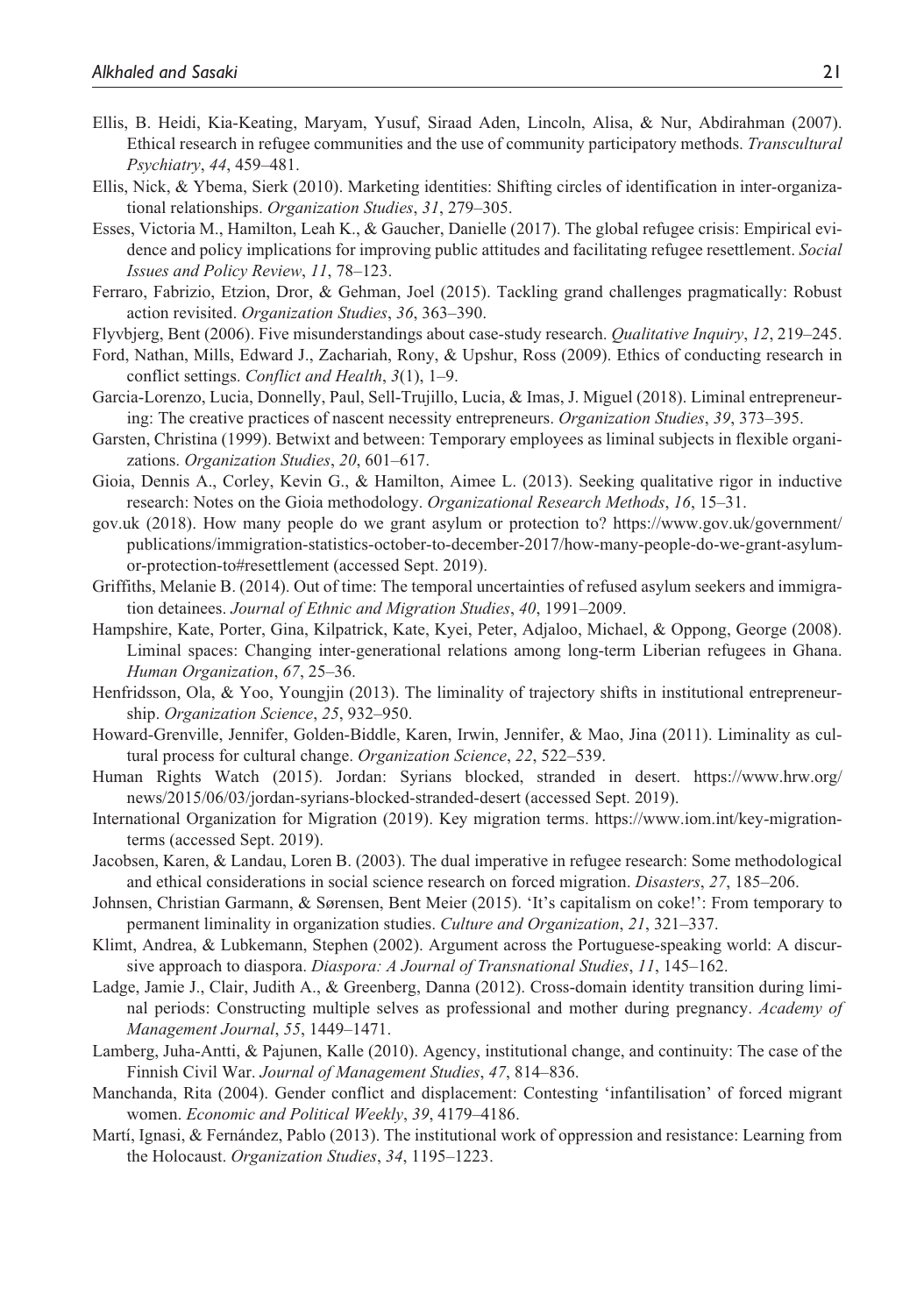- McKernan, Bethan (2021). Denmark strips Syrian refugees of residency permits and says it is safe to go home. [https://www.theguardian.com/world/2021/apr/14/denmark-revokes-syrian-refugee-permits-under-new](https://www.theguardian.com/world/2021/apr/14/denmark-revokes-syrian-refugee-permits-under-new-policy)[policy](https://www.theguardian.com/world/2021/apr/14/denmark-revokes-syrian-refugee-permits-under-new-policy) (accessed June 2021).
- Peteet, Julie (2007). Problematizing a Palestinian diaspora. *International Journal of Middle East Studies*, *39*, 627–646.
- Powley, Edward H. (2009). Reclaiming resilience and safety: Resilience activation in the critical period of crisis. *Human Relations*, *62*, 1289–1326.
- Rothenberg, Celia E. (1999). Proximity and distance: Palestinian women's social lives in diaspora. *Diaspora: A Journal of Transnational Studies*, *8*, 23–50.
- Shortt, Harriot (2015). Liminality, space and the importance of 'transitory dwelling places' at work. *Human Relations*, *68*, 633–658.
- Snow, David A., & Anderson, Leon (1987). Identity work among the homeless: The verbal construction and avowal of personal identities. *American Journal of Sociology*, *92*, 1336–1371.
- Söderlund, Jonas, & Borg, Elisabeth (2018). Liminality in management and organization studies: Process, position and place. *International Journal of Management Reviews*, *20*, 880–902.
- Strang, Alison, & Ager, Alastair (2010). Refugee integration: Emerging trends and remaining agendas. *Journal of Refugee Studies*, *23*, 589–607.
- Swan, Jacky, Scarbrough, Harry, & Ziebro, Monique (2016). Liminal roles as a source of creative agency in management: The case of knowledge-sharing communities. *Human Relations*, *69*, 781–811.
- Szakolczai, Arpad (2000). *Reflexive historical sociology*. London: Routledge.
- Szkudlarek, Betina, Nardon, Luciara, Osland, Joyce, Adler, Nancy, & Lee, Eun Su (2019). When context matters: What happens to international theory when researchers study refugees? *Academy of Management Perspectives*, <https://doi.org/10.5465/amp.2018.0150>
- Tempest, Sue, & Starkey, Ken (2004). The effects of liminality on individual and organizational learning. *Organization Studies*, *25*, 507–527.
- Thomassen, Bjørn (2009). The uses and meaning of liminality. *International Political Anthropology*, *2*, 5–28.
- Thornborrow, Thomas, & Brown, Andrew D. (2009). 'Being regimented': Aspiration, discipline and identity work in the British parachute regiment. *Organization Studies*, *30*, 355–376.
- Turner, Simon (2006). Negotiating authority between UNHCR and 'the people'. *Development and Change*, *37*, 759–778.
- Turner, Simon (2016). What is a refugee camp? Explorations of the limits and effects of the camp. *Journal of Refugee Studies*, *29*, 139–148.
- Turner, Victor (1969). *The ritual process: Structure and anti-structure*. New York: Aldine de Gruyter.
- Turner, Victor (1982). *From ritual to theatre: The human seriousness at play*. New York: Performing Arts Journal Books.
- UNHCR (2014). Woman alone: The fight for survival by Syria's refugee women [www.unhcr.org/](www.unhcr.org/ar/53bb8d006.pdf) [ar/53bb8d006.pdf](www.unhcr.org/ar/53bb8d006.pdf) (accessed Sept. 2019).
- UNHCR (2019). Resettlement fact sheet. <https://www.unhcr.org/uk/resettlement.html>(accessed Sept. 2019).
- UNHCR Legal Unit (2016). Setting up a home-based business and other business: Basic facts from Amman and Al Mafraq.<https://data2.unhcr.org/en/documents/download/59782>(accessed Sept. 2019).
- Van Gennep, Arnold (1909/1960). *Rites of passage*. London: Routledge & Kegan Paul.
- Watson, Tony J. (2009). Narrative, life story and manager identity. *Human Relations*, *63*, 425–452.
- Wilhoit, Elizabeth D. (2017). 'My drive is my sacred time': Commuting as routine liminality. *Culture and Organization*, *23*, 263–276.
- Wimark, Thomas (2019). Homemaking and perpetual liminality among queer refugees. *Social & Cultural Geography*, *22*(5), 1–19.
- Ybema, Sierk, Beech, Nic, & Ellis, Nick (2011). Transitional and perpetual liminality: An identity practice perspective. *Anthropology Southern Africa*, *34*, 21–29.
- Ybema, Sierk, Keenoy, Tom, Oswick, Cliff, Beverungen, Armin, Ellis, Nick, & Sabelis, Ida (2009). Articulating identities. *Human Relations*, *62*, 299–322.
- Zuckerman, Elaine, & Greenberg, Marcia (2004). The gender dimensions of post-conflict reconstruction: An analytical framework for policymakers. *Gender & Development*, *12*, 70–82. Published online 1 July 2010.